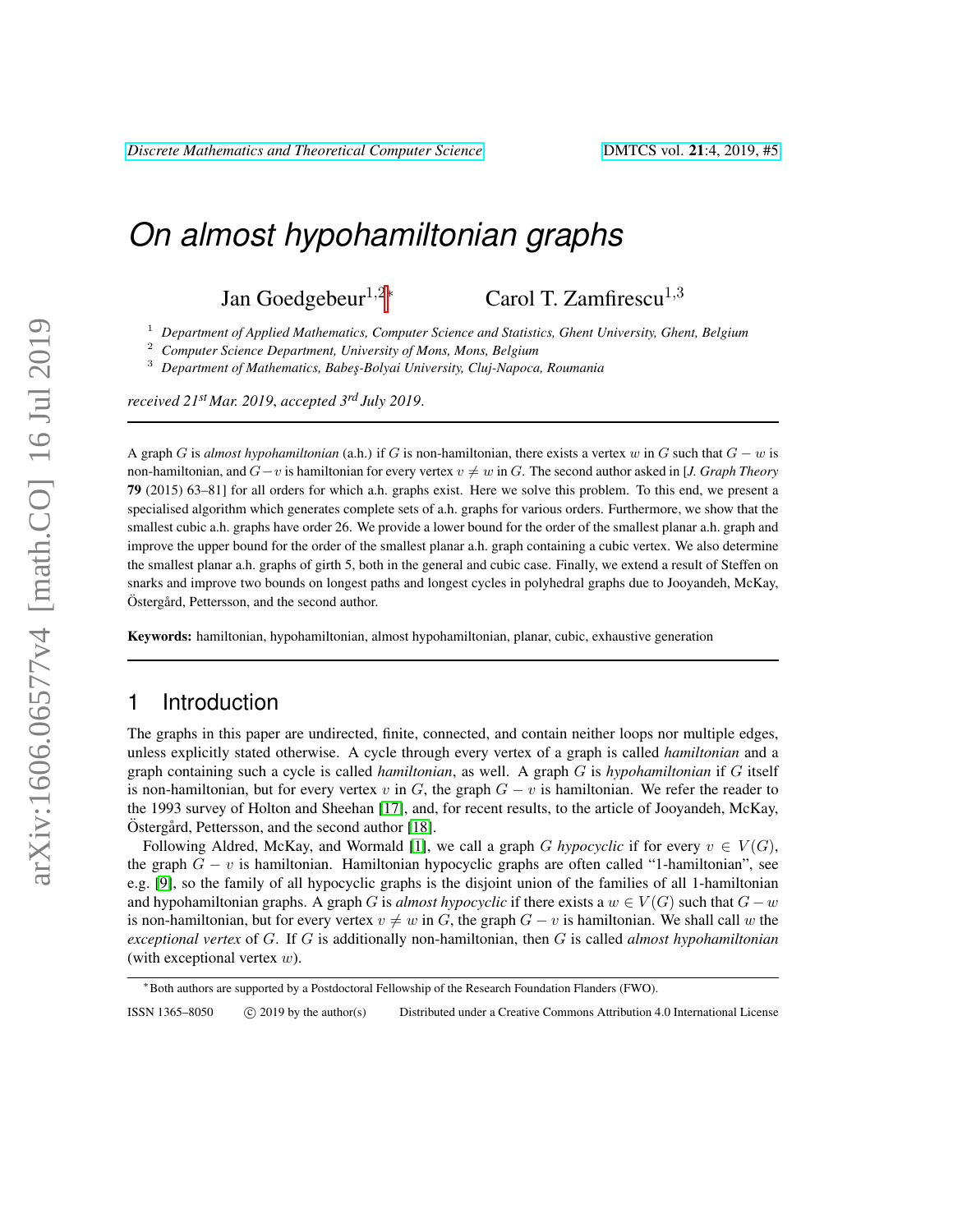The *girth* of a graph is the length of its shortest cycle. A cycle of length k will be called a k*-cycle*. Consider a graph G. For  $S \subset V(G)$ ,  $G[S]$  shall denote the graph induced by S. A not necessarily connected subgraph  $G' = (V(G'), E(G')) \subset G = (V(G), E(G))$  is *spanning* if  $V(G') = V(G)$ . For a set X, we denote by  $|X|$  its cardinality.

Let us motivate our interest in the titular family of graphs, i.e. almost hypohamiltonian graphs. Two motivations paved the way for other applications: firstly, although Thomassen's question from 1978 [\[26\]](#page-17-0) whether 4-connected hypohamiltonian graphs exist remains open, it can be shown that there are infinitely many 4-connected almost hypohamiltonian graphs [\[30\]](#page-17-1). Secondly, almost hypohamiltonian graphs can be used to construct hypohamiltonian graphs. This approach yields, as we shall see in Section [2.4,](#page-10-0) an alternative proof of the fact that infinitely many planar hypohamiltonian graphs exist—this was first shown by Thomassen [\[25\]](#page-17-2), while Chvátal [\[10\]](#page-16-3) had asked whether the statement is true, and Grünbaum [\[16,](#page-16-4) p. 37] had conjectured that it is not.

In a different direction, using a result of Tutte, Thomassen proved in [\[26\]](#page-17-0) the beautiful theorem that if all vertex-deleted subgraphs of a planar graph of minimum degree at least 4 are hamiltonian, then the graph itself must be hamiltonian. (The statement becomes untrue if "4" is replaced with "3", as proven by Thomassen [\[27\]](#page-17-3).) The second author extended this result in several directions [\[33\]](#page-17-4), one of which concerns almost hypohamiltonian graphs and immediately yields, together with Thomassen's initial result, that if all but one vertex-deleted subgraphs of a planar graph of minimum degree at least 4 are hamiltonian, then the graph itself has to be hamiltonian. Inspired by another idea of Thomassen, the second author and T. Zamfirescu [\[34\]](#page-17-5) recently solved the problem of Chvátal from 1973 whether *any* graph can occur as an induced subgraph of some hypohamiltonian graph. For the solution, almost hypohamiltonian graphs were used—although hypohamiltonian graphs can be used as well, almost hypohamiltonian graphs yield smaller graphs with the desired properties in the planar case.

Wiener [\[29\]](#page-17-6) characterised 2-fragments of hypotraceable graphs which have edge-connectivity 2 in terms of hypohamiltonian and almost hypohamiltonian graphs [\[28\]](#page-17-7), complementing a result of Thomassen [\[23\]](#page-17-8). In a similar vein, historically all constructions of hypotraceable graphs (which are structurally notoriously difficult to tackle) relied on hypohamiltonian graphs as "building blocks". (A graph G is *hypotraceable* if it is non-traceable, but  $G - v$  is traceable for every  $v \in V(G)$ . A graph is *traceable* if it contains a hamiltonian path.) Wiener [\[29\]](#page-17-6) established that almost hypohamiltonian graphs can be employed as well, and hereby improved the upper bound for the order of the smallest planar hypotraceable graph. Motivated by a classical problem of Gallai [\[12\]](#page-16-5), we also give—similar to Wiener's application in [\[29\]](#page-17-6)— improvements of two bounds of Jooyandeh, McKay, Ostergård, Pettersson, and the second author [\[18\]](#page-16-1), see Section [3.](#page-14-0)

In order to settle two questions raised by Wiener [\[28\]](#page-17-7), the second author recently studied non-hamiltonian graphs in which every vertex-deleted subgraph is traceable, and their relation with almost hypohamiltonian graphs [\[32\]](#page-17-9). Steffen [\[22\]](#page-16-6) showed that hypohamiltonian snarks are *bicritical*, i.e. the graph itself is not 3-edge-colourable but removing any two vertices gives a 3-edge-colourable graph. We shall briefly comment in Section [2.3](#page-8-0) on the fact that the same holds for almost hypohamiltonian snarks.

We emphasise that in the vast majority of the above applications, it is crucial that the almost hypohamiltonian graph has a *cubic* exceptional vertex. We shall therefore pay special attention to this case, and in particular to the case when all vertices of the graph are cubic.

This article is structured as follows. In Section [2](#page-2-0) we extend a series of results (and settle certain open questions) of the second author [\[30,](#page-17-1) [31\]](#page-17-10). In particular, in Section [2.1](#page-2-1) we present a specialised algorithm for generating all almost hypohamiltonian graphs. We also use our implementation of this algorithm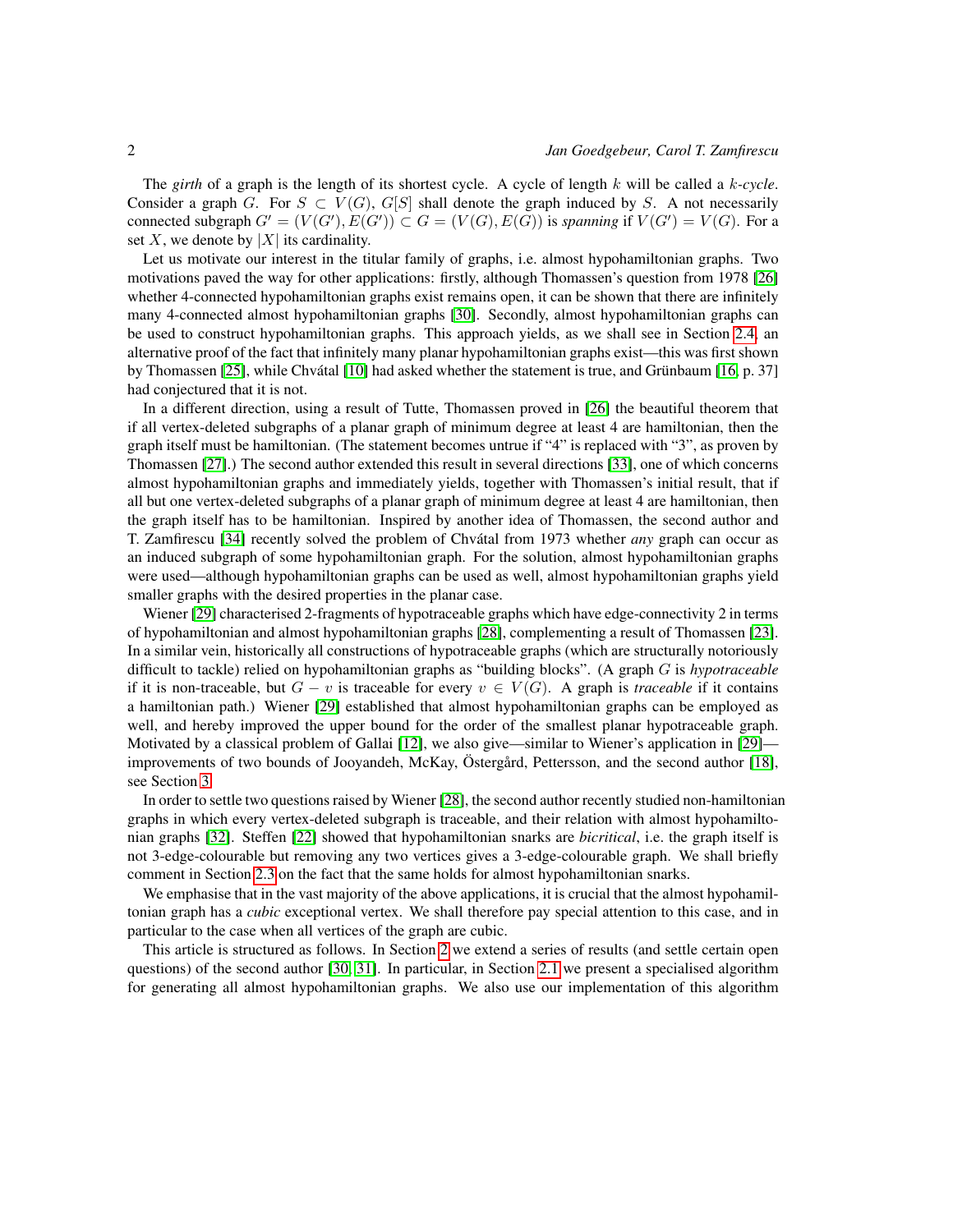to generate complete sets of almost hypohamiltonian graphs for various orders and in Section [2.2](#page-5-0) we show that there exists an almost hypohamiltonian graph of order n if and only if  $n \geq 17$ , solving [\[30,](#page-17-1) Problem 2].

In Section [2.3](#page-8-0) we show that the smallest cubic almost hypohamiltonian graphs have order 26, which settles the non-planar variant of [\[30,](#page-17-1) Problem 1]—the planar version had been solved by McKay (private communication). In Section [2.4](#page-10-0) we give a lower bound for the order of the smallest planar almost hypohamiltonian graphs, and improve the upper bound for the order of the smallest planar almost hypohamiltonian graph whose exceptional vertex is cubic (from 47, see [\[30\]](#page-17-1), to 36), which are particularly important due to results from [\[30\]](#page-17-1). This answers [\[31,](#page-17-10) Problem 6(a)] and [\[31,](#page-17-10) Problem 7]. We also prove that such a graph of order n exists for every  $n > 73$ , partially answering [\[31,](#page-17-10) Problem 6(b)]. Furthermore, we show that the smallest planar almost hypohamiltonian graph of girth 5 has order 44. (In the hypohamiltonian case, this number is 45, see [\[18\]](#page-16-1).) Finally, in Section [2.5](#page-13-0) we determine that the smallest planar cubic almost hypohamiltonian graph has order at least 54, and that the smallest such graph which additionally has girth 5, is of order 68. (The corresponding number for the hypohamiltonian case is 76, see McKay's paper [\[19\]](#page-16-7).) We end this article with Section [3](#page-14-0) in which we give an application of almost hypohamiltonicity to problems concerning longest paths and longest cycles in polyhedral graphs.

# <span id="page-2-0"></span>2 Almost hypohamiltonian graphs

#### <span id="page-2-1"></span>*2.1 The generation algorithm*

In [\[14\]](#page-16-8) we presented an algorithm for the exhaustive generation of hypohamiltonian graphs. It is based on work of Aldred, McKay, and Wormald [\[1\]](#page-15-0). We now describe how we modified this algorithm to generate almost hypohamiltonian graphs exhaustively. We point out that in the following arguments there is some overlap with [\[14\]](#page-16-8)—still, we choose to present these results for two reasons: firstly, changes with respect to [\[14\]](#page-16-8) are nonetheless necessary and important, and secondly, we would like to make this paper to a large extent self-contained.

Let G be a possibly disconnected graph, and  $p(G)$  the minimum number of disjoint paths needed to cover all vertices of G. Denote by  $V_1(G)$  the vertices of degree 1 in G, and by  $I(G)$  the set of all isolated vertices and all isolated  $K_2$ 's (i.e. isolated edges together with their endpoints) of G. Put

$$
k(G) = \begin{cases} 0 & \text{if } G \text{ is empty,} \\ \max\left\{1, \left\lceil \frac{|V_1|}{2} \right\rceil \right\} & \text{if } I(G) = \emptyset \text{ but } G \text{ is not empty,} \\ |I(G)| + k(G - I(G)) & \text{else.} \end{cases}
$$

We now adapt two lemmas of Aldred, McKay, and Wormald [\[1\]](#page-15-0) from the hypocyclic to the almost hypocyclic case.

<span id="page-2-2"></span>Lemma 1. *Given an almost hypocyclic graph* G*, for any partition* (W, X) *of the vertices of* G *with*  $|W| > 1$  *and*  $|X| > 1$ *, we have that* 

$$
p(G[W]) < |X|
$$
 and  $k(G[W]) < |X|$ .

Consider a graph G containing a partition  $(W, X)$  of its vertices with  $|W| > 1$  and  $|X| > 1$ . If  $p(G[W]) \ge |X|$ , then we call  $(W, X)$  a *type A obstruction*, and if  $k(G[W]) \ge |X|$ , then we speak of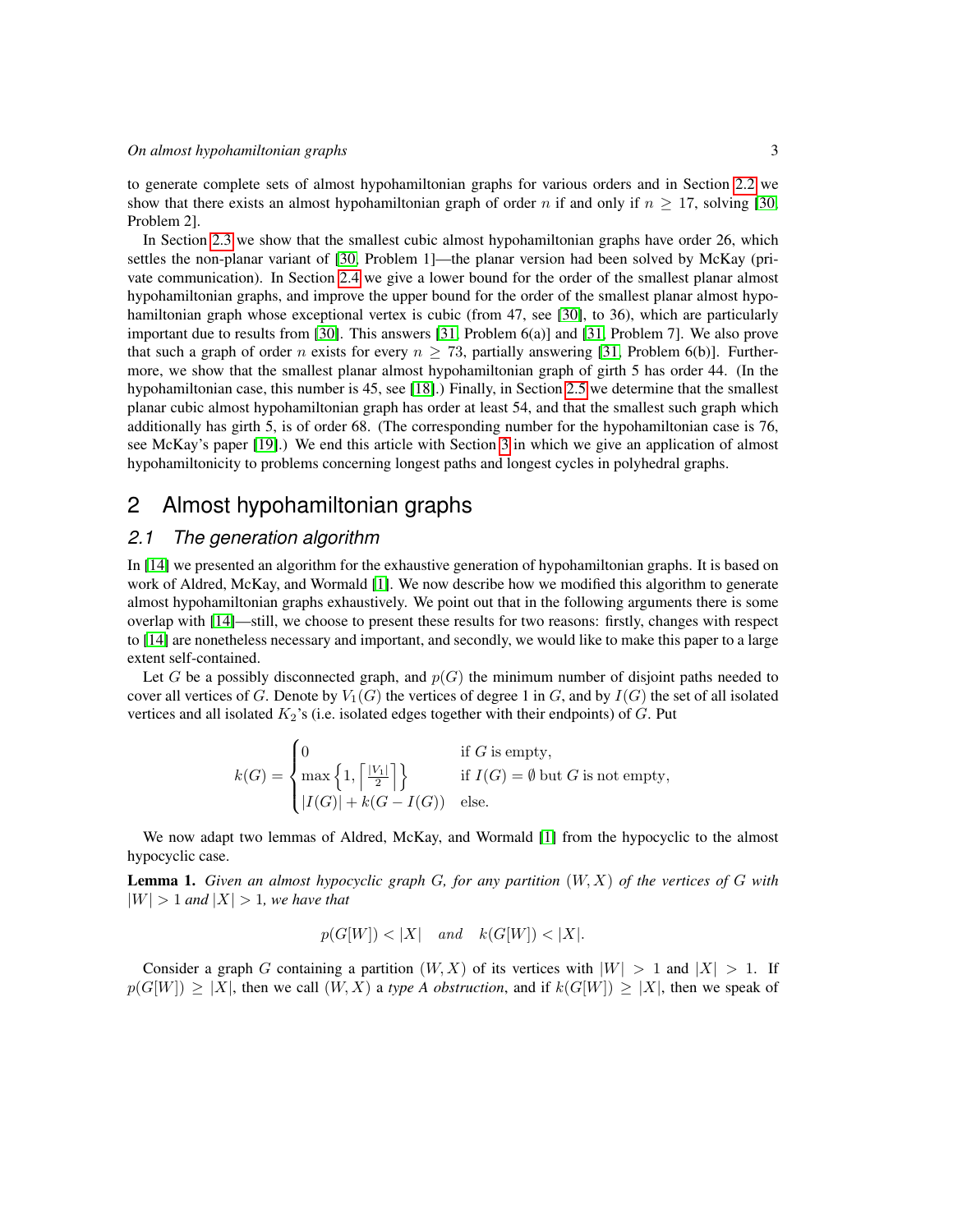a *type B obstruction*. Note that  $k(G) \leq p(G)$ , so every type B obstruction is also a type A obstruction. However, for efficiency reasons we only consider type A obstructions where  $G[W]$  is a union of disjoint paths in the algorithm. Therefore it is still useful to consider type B obstructions as well.

<span id="page-3-0"></span>Lemma 2. *Let* G *be an almost hypocyclic graph and consider a partition* (W, X) *of the vertices of* G *with*  $|W| > 1$  and  $|X| > 1$  such that W is an independent set. Furthermore, for some vertex  $v \in X$ , define  $n_1$ *and*  $n_2$  *to be the number of vertices of*  $X - v$  *joined to one or more than one vertex of* W, respectively. *Then we have*  $2n_2 + n_1 \geq 2|W|$  *for every*  $v \in X$ .

If all assumptions of Lemma [2](#page-3-0) are met and  $2n_2 + n_1 < 2|W|$  for some  $v \in X$ , we call  $(W, X, v)$  a *type C obstruction*. The following proof is a straightforward adaptation of the proof of Aldred, McKay, and Wormald [\[1\]](#page-15-0).

**Proof:** *(Proof of Lemmas [1](#page-2-2) and [2\)](#page-3-0)*. Let w be the exceptional vertex of G. Consider  $v \in X$  with  $v \neq w$ (this choice is possible, since  $|X| > 1$ ), and let h be a hamiltonian cycle in  $G - v$ . The number of components of h restricted to W must be at least  $p(G[W])$ , so the number of components in h restricted to  $X - v$  is at least  $p(G[W])$  (and thus we have  $|X| - 1 \geq p(G[W]))$ .

Finally, consider the same cycle h. The number of edges of h between W and X must be  $2|W|$ , but X can supply at most  $2n_2 + n_1$ .  $\Box$ 

The first part of the above proof handles type A and, since  $k(G) \leq p(G)$ , type B obstructions. The second part deals with type C obstructions.

Lemma 3. *Let* G *be an almost hypohamiltonian graph. Then* G *is* 3*-connected. In particular,* G *has minimum degree* 3*.*

**Proof:** We denote the exceptional vertex of G by w. Since for every vertex  $v \neq w$  the graph  $G - v$ is hamiltonian, G must be 2-connected. Now let  $\{x, y\}$  be a 2-cut in G. Both  $G - x$  and  $G - y$  are non-hamiltonian, which is impossible. So  $G$  does not contain 2-cuts, thus  $G$  is 3-connected.  $\Box$ 

Note that if we allow more than one exceptional vertex, 3-connectedness is not guaranteed anymore. Put rigorously: consider a 2-connected graph G of circumference  $|V(G)| - 1$  and let  $W \subset V(G)$  be the (possibly empty) set of all vertices such that for every  $w \in W$  the graph  $G - w$  is non-hamiltonian. (And thus, for all  $v \in V(G) \setminus W$ , the graph  $G - v$  is hamiltonian.) We say that G is |W|-hypohamiltonian. Although 0-hypohamiltonian (i.e. hypohamiltonian) and 1-hypohamiltonian (i.e. almost hypohamiltonian) graphs are 3-connected, it is easy to see that 2-hypohamiltonian graphs of connectivity 2 exist: consider  $K_{2,3}$ . This emphasises the intrinsic qualitative difference between hypohamiltonian and almost hypohamiltonian graphs on the one hand, and k-hypohamiltonian graphs with  $k > 2$  on the other hand.

<span id="page-3-1"></span>Lemma 4. *Let* M *be a* 3*-edge-cut in an almost hypohamiltonian graph* G *with exceptional vertex* w*. Then*  $G - M$  *contains exactly two components*  $A_1$  *and*  $A_2$  *with*  $A = K_1$  *and*  $A_2 \neq K_1$ *. In particular, almost hypohamiltonian graphs are cyclically* 4*-edge-connected.*

Proof: Recall that a 3-edge-cut cannot separate a 3-(edge-)connected graph into more than two parts. Let  $G - M$  contain components  $A_1, A_2$  and assume that  $A_1 \neq K_1$  and  $A_2 \neq K_1$ . We put  $M =$  ${a_1b_1, a_2b_2, a_3b_3}$ , where  $a_i \in V(A_1), b_i \in V(A_2)$  for all i. Since G is 3-connected, the elements of the set  $\{a_1, a_2, a_3, b_1, b_2, b_3\}$  are pairwise distinct. As G is almost hypohamiltonian, there exists an  $i \in \{1, 2, 3\}$  such that  $G - b_i$  and  $G - a_i$  both are hamiltonian. Hence, there is a hamiltonian path in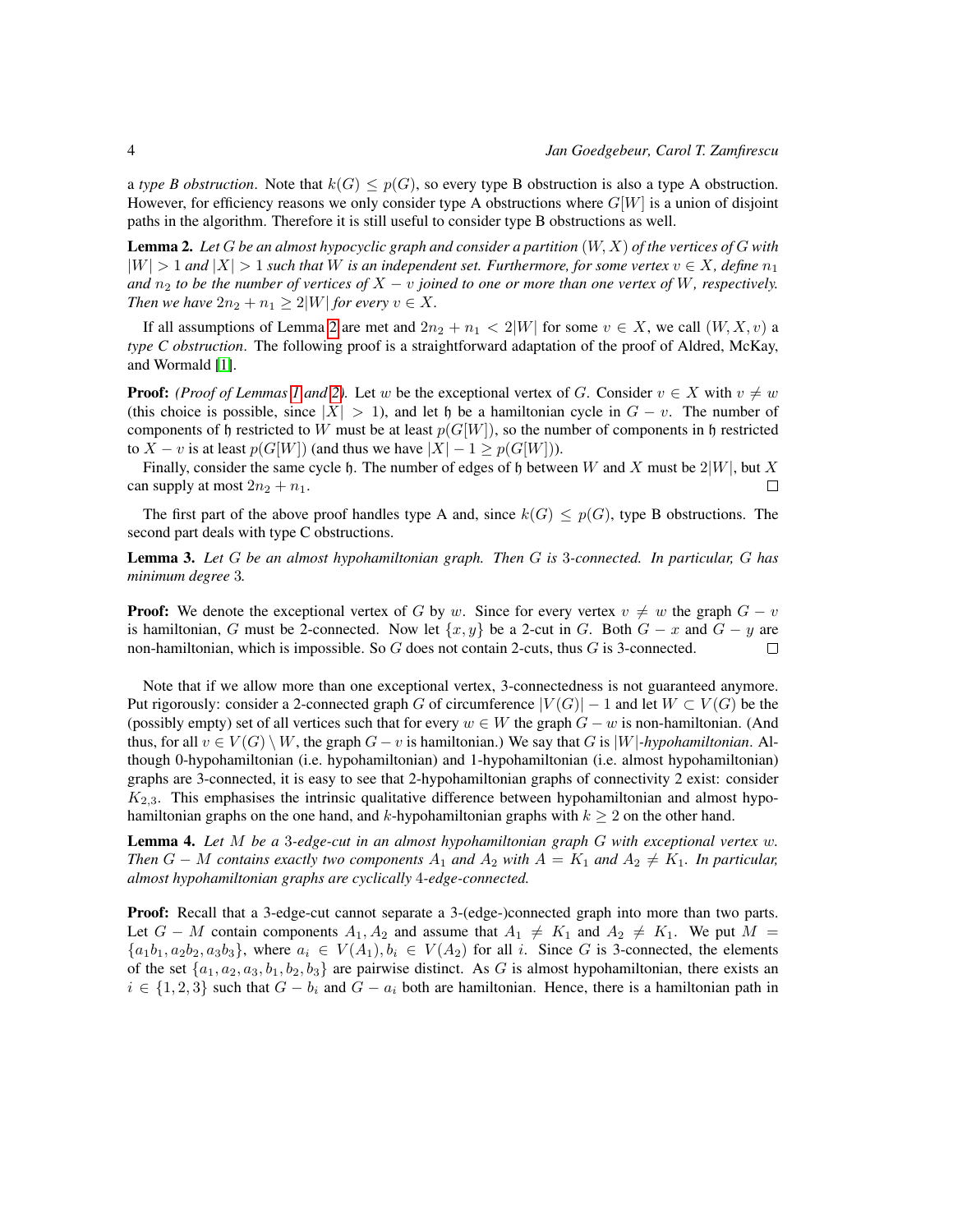$A_1$  with end-vertices  $a_i$  and  $a_k$ ,  $j \neq i \neq k$ , and a hamiltonian path in  $A_2$  with end-vertices  $b_i$  and  $b_k$ ,  $j \neq i \neq k$ . These paths together with  $a_j b_j$  and  $a_k b_k$  yield a hamiltonian cycle in G, a contradiction.

Collier and Schmeichel [\[11,](#page-16-9) p. 196] observed that the vertices of a triangle in a hypohamiltonian graph have degree at least 4. We now show that this holds for almost hypohamiltonian graphs, as well.

<span id="page-4-0"></span>Lemma 5. *Let* G *be an almost hypohamiltonian graph containing a triangle* T*. Then every vertex of* T *has degree at least* 4*.*

**Proof:** Put  $V(T) = \{v_1, v_2, v_3\}$ , where  $v_3$  shall be cubic. Since G is almost hypohamiltonian, at least one of  $G - v_1$  and  $G - v_2$  must be hamiltonian, say  $G - v_1$ . Let h be a hamiltonian cycle in  $G - v_1$ . As  $v_3v_2 \in E(\mathfrak{h})$ , replace in  $\mathfrak{h}$  the edge  $v_3v_2$  with the path  $v_3v_1v_2$ . We obtain a hamiltonian cycle in G, a contradiction.  $\Box$ 

We make use of these lemmas in our algorithm to generate all almost hypohamiltonian graphs—first we give an intuitive description, which is followed by the rigorous argument. Intuitively, by a *good* Y *-edge* we mean an edge which works towards the removal of a type Y obstruction, where  $Y \in \{A, B, C\}$ . Let us now formally define these good  $Y$ -edges.

Given an almost hypohamiltonian graph  $G'$ , and let G be a spanning subgraph of  $G'$  which contains a type A obstruction  $(W, X)$  (we choose W such that  $G[W]$  is a union of disjoint paths). Since  $G'$  is almost hypohamiltonian it cannot contain a type A obstruction. Thus, there must be an edge in  $E(G') \setminus E(G)$ whose endpoints are in different components of G[W]. We call such an edge a *good* A*-edge* for (W, X). Note that there must also be an edge in  $E(G') \setminus E(G)$  for which at least one of the endpoints has degree at most one in  $G[W]$  (but its endpoints could be in the same component of  $G[W]$ ). Our computational experiments indicate that when generating graphs with girth at least 4, it is more efficient to define a *good* A-edge for  $(W, X)$  as an edge in  $E(G') \setminus E(G)$  for which at least one of the endpoints has degree at most one in  $G[W]$ . To clarify our procedure: let  $\overline{G}$  be the graph obtained after adding a good A-edge to G. If  $\overline{G}[W]$  contains vertices of degree 3, we remove those vertices from W (and add them to X) for the next iteration of the algorithm in order to guarantee that  $\bar{G}[W]$  remains a union of disjoint paths.

In the same vein, a *good* B-edge for a type B obstruction  $(W, X)$  in G is a non-edge of G that joins two vertices of W, where at least one of those vertices has degree at most one in G[W]. Finally, a *good* C-edge for a type C obstruction  $(W, X, v)$  in G is a non-edge e of G for which one of the two following conditions holds:

- (i) Both endpoints of  $e$  are in  $W$ .
- (ii) One endpoint of e is in W and the other endpoint is in  $X v$  and has at most one neighbour in W.

It is straightforward that this is the only way to destroy a type B/C obstruction.

The pseudocode of our enumeration algorithm is given in Algorithm [1](#page-5-1) and Algorithm [2.](#page-6-0) It is analogous to the algorithm we presented in [\[14\]](#page-16-8) to generate all hypohamiltonian graphs. Nonetheless, we choose to present it here as well for the sake of convenience.

In order to generate all almost hypohamiltonian graphs with  $n$  vertices we start from a graph  $G$  which consists of an  $(n - 1)$ -cycle (which we will denote as  $C_{n-1}$ ) and an isolated vertex h (disjoint from the cycle), so  $G - h$  is hamiltonian. We then connect h to D vertices of the  $(n - 1)$ -cycle in all possible ways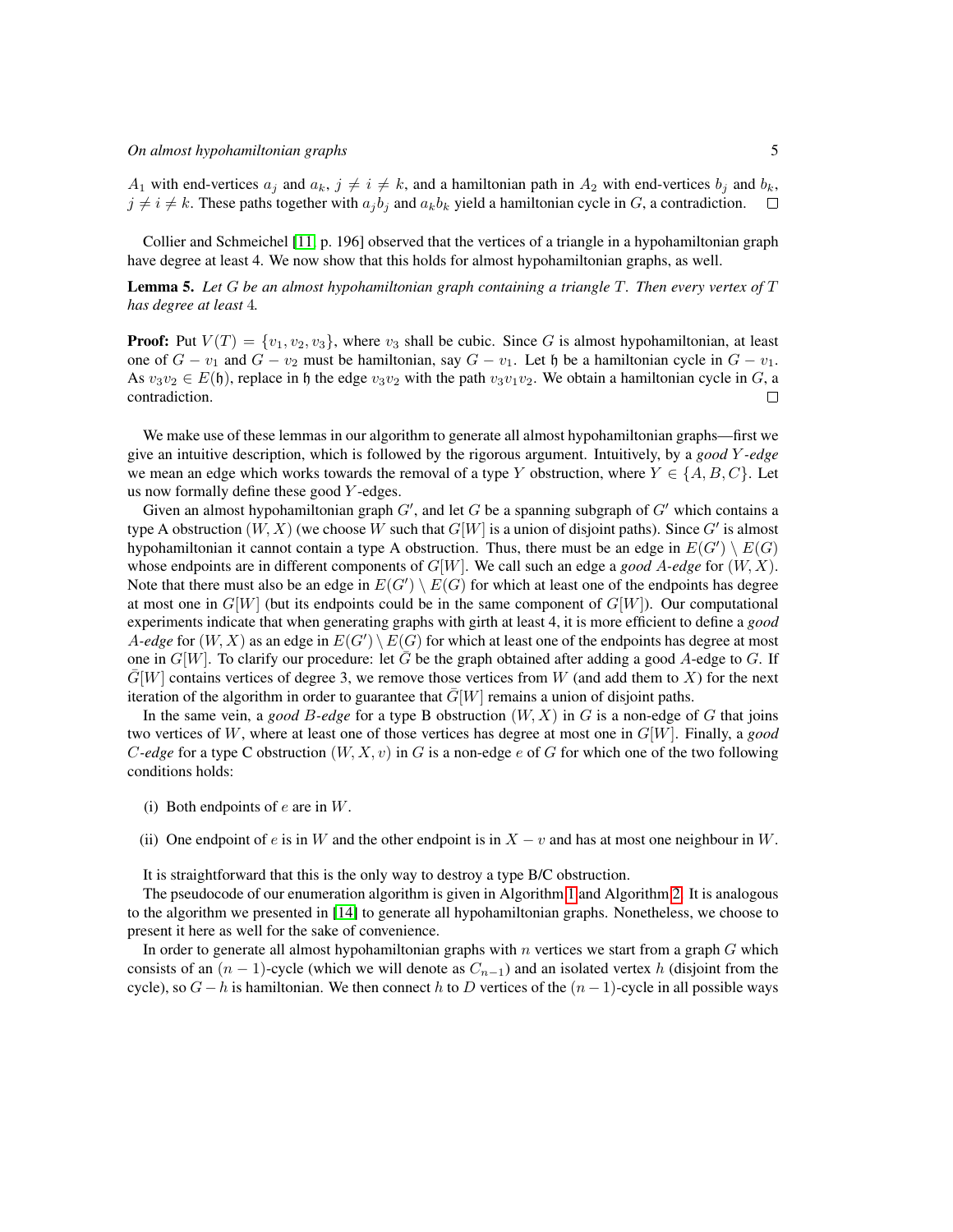and then perform Algorithm [2](#page-6-0) on these graphs. Algorithm [2](#page-6-0) will continue to recursively add edges in all possible ways such that at most one vertex  $w$ , the exceptional vertex, has degree larger than  $D$ .

It is essential for the efficiency of the algorithm that as few as possible edges are added by Algorithm [2,](#page-6-0) while still guaranteeing that all almost hypohamiltonian graphs are found by the algorithm.

We omit the proof of the following theorem as it is analogous to the proof of [\[14,](#page-16-8) Theorem 2.8].

Theorem 6. *If Algorithm [1](#page-5-1) terminates, the list of graphs* H *outputted by the algorithm is the list of all almost hypohamiltonian graphs with* n *vertices.*

<span id="page-5-1"></span>

```
1: let H be an empty list
2: let G := C_{n-1} + h
```
- 3: for all  $3 \le D \le n 1$  do
- 4: // Generate all almost hypohamiltonian graphs where at least one vertex has degree  $D$  and at most one vertex has degree larger than D
- 5: for every way of connecting h of G with D vertices of the  $C_{n-1}$  do
- 6: Call the resulting graph  $G'$
- 7: Construct( $G', D$ ) // i.e. perform Algorithm [2](#page-6-0)
- 8: end for
- 9: end for
- 10: Output H

Note that since our algorithm only adds edges and never removes any vertices or edges, all graphs obtained by the algorithm from a graph with a  $g$ -cycle will have a cycle of length at most  $g$ . So in case we only want to generate almost hypohamiltonian graphs with a given lower bound  $k$  on the girth, we can prune the construction when a graph with a cycle with length less than  $k$  is constructed.

For more details on the algorithm we refer to [\[14\]](#page-16-8).

#### <span id="page-5-0"></span>*2.2 The general case*

By using our implementation of the algorithm described in Section [2.1](#page-2-1) we generated all almost hypohamiltonian graphs with girth at least g of order n for various values of g and n. The counts of the number of almost hypohamiltonian graphs can be found in Table [1.](#page-7-0) Therein, we also mention the number of almost hypohamiltonian graphs whose exceptional vertex is cubic—these are of special importance due to the fact that two such graphs can be combined to form a hypohamiltonian graph, see [\[30,](#page-17-1) Theorem 3] for details. In each case we went as far as computationally possible.

Note that we could not determine the complete set of all almost hypohamiltonian graphs with 24 vertices and girth 5—however, we succeeded in obtaining a sample, which was essential to complete the proof of Theorem [7.](#page-5-2) Combining our findings with the second author's [\[30,](#page-17-1) Theorem 2], we have the following, settling [\[30,](#page-17-1) Problem 2].

<span id="page-5-2"></span>**Theorem 7.** An almost hypohamiltonian graph of order n exists if and only if  $n \geq 17$ . The smallest *almost hypohamiltonian graph of girth* 4 *(girth* 5*) has order* 18 *(order* 17*).*

Hypohamiltonian graphs of order n exist if and only if  $n \in \{10, 13, 15, 16\}$  or  $n \ge 18$ , see [\[1\]](#page-15-0). The smallest hypohamiltonian graph of girth 4 (girth 5) has order 18 (order 10); for details we refer to [\[14\]](#page-16-8). No almost hypohamiltonian graphs of girths other than 4 or 5 are known, but it seems reasonable to believe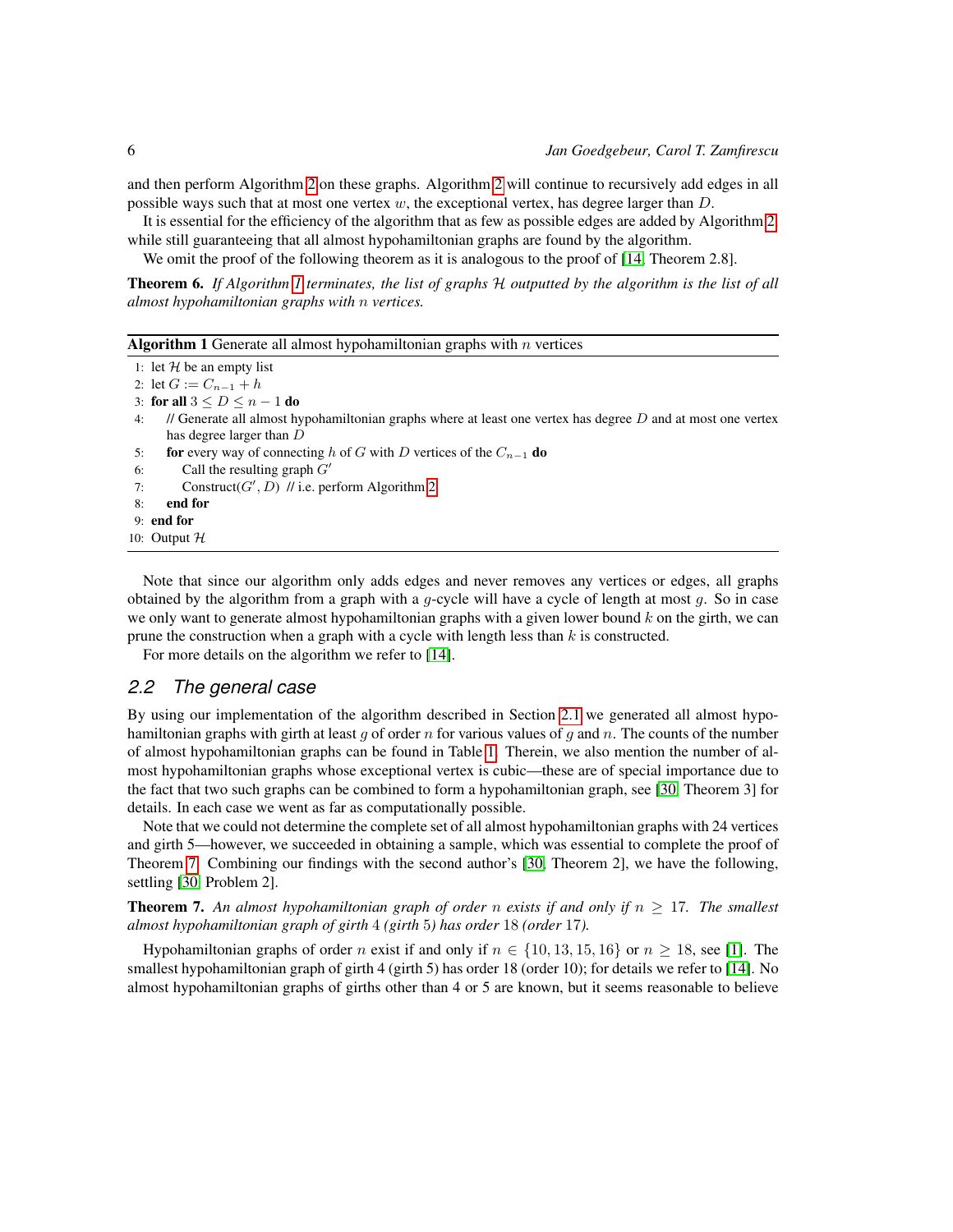<span id="page-6-0"></span>

| <b>Algorithm 2</b> Construct(Graph $G$ , int $D$ )                                                                    |  |  |  |  |  |
|-----------------------------------------------------------------------------------------------------------------------|--|--|--|--|--|
| 1: if $G$ is non-hamiltonian AND not generated before then                                                            |  |  |  |  |  |
| if G contains a type A obstruction $(W, X)$ then<br>2:                                                                |  |  |  |  |  |
| for every good A-edge $e \notin E(G)$ for $(W, X)$ for which at most one vertex has degree larger than D in<br>3:     |  |  |  |  |  |
| $G+e$ do                                                                                                              |  |  |  |  |  |
| Construct( $G + e, D$ )<br>4:                                                                                         |  |  |  |  |  |
| end for<br>5:                                                                                                         |  |  |  |  |  |
| else if $G$ contains a vertex $v$ of degree 2 then<br>6:                                                              |  |  |  |  |  |
| for every edge $e \notin E(G)$ which contains v as an endpoint for which at most one vertex has degree larger<br>7:   |  |  |  |  |  |
| than D in $G + e$ do                                                                                                  |  |  |  |  |  |
| Construct( $G + e, D$ )<br>8:                                                                                         |  |  |  |  |  |
| end for<br>9:                                                                                                         |  |  |  |  |  |
| else if G contains a type C obstruction $(W, X, v)$ then<br>10:                                                       |  |  |  |  |  |
| for every good C-edge $e \notin E(G)$ for $(W, X, v)$ for which at most one vertex has degree larger than D in<br>11: |  |  |  |  |  |
| $G+e$ do                                                                                                              |  |  |  |  |  |
| Construct( $G + e, D$ )<br>12:                                                                                        |  |  |  |  |  |
| end for<br>13:                                                                                                        |  |  |  |  |  |
| else if $G$ contains a vertex $v$ of degree 3 which is part of a triangle then<br>14:                                 |  |  |  |  |  |
| for every edge $e \notin E(G)$ which contains v as an endpoint for which at most one vertex has degree larger<br>15:  |  |  |  |  |  |
| than D in $G + e$ do                                                                                                  |  |  |  |  |  |
| Construct( $G + e, D$ )<br>16:                                                                                        |  |  |  |  |  |
| end for<br>17:                                                                                                        |  |  |  |  |  |
| else if G contains a type B obstruction $(W, X)$ then<br>18:                                                          |  |  |  |  |  |
| for every good B-edge $e \notin E(G)$ for $(W, X)$ for which at most one vertex has degree larger than D in<br>19:    |  |  |  |  |  |
| $G+e$ do                                                                                                              |  |  |  |  |  |
| Construct( $G + e, D$ )<br>20:                                                                                        |  |  |  |  |  |
| end for<br>21:                                                                                                        |  |  |  |  |  |
| else<br>22:                                                                                                           |  |  |  |  |  |
| <b>if</b> $G$ is almost hypohamiltonian <b>then</b><br>23:                                                            |  |  |  |  |  |
| add G to the list $H$<br>24:                                                                                          |  |  |  |  |  |
| end if<br>25:                                                                                                         |  |  |  |  |  |
| for every edge $e \notin E(G)$ for which at most one vertex has degree larger than D in $G + e$ do<br>26:             |  |  |  |  |  |
| Construct( $G + e, D$ )<br>27:                                                                                        |  |  |  |  |  |
| end for<br>28:                                                                                                        |  |  |  |  |  |
| end if<br>29:                                                                                                         |  |  |  |  |  |
| 30: end if                                                                                                            |  |  |  |  |  |

that adapting a technique of Thomassen [\[24\]](#page-17-11) will provide examples of girth 3. We know of the existence of hypohamiltonian graphs of girth g for every  $g \in \{3, ..., 7\}$ , see [\[14\]](#page-16-8), while no hypohamiltonian graphs of girth greater than 7 are known. (The smallest hypohamiltonian graph of girth 7 is Coxeter's graph.) In Figure [1](#page-7-1) the two smallest almost hypohamiltonian graphs (each of order 17) are depicted—both have girth 5. Figure [2](#page-7-2) shows the smallest almost hypohamiltonian graph of girth 4 (which has order 18).

All graphs from Table [1](#page-7-0) can be downloaded from the *House of Graphs* [\[4\]](#page-15-1) at [http://hog.grinvin.](http://hog.grinvin.org/AlmostHypohamiltonian) [org/AlmostHypohamiltonian](http://hog.grinvin.org/AlmostHypohamiltonian) and also be inspected in the database of interesting graphs by searching for the keywords "almost hypohamiltonian".

Our generator for almost hypohamiltonian graphs was obtained by extending the code of our generator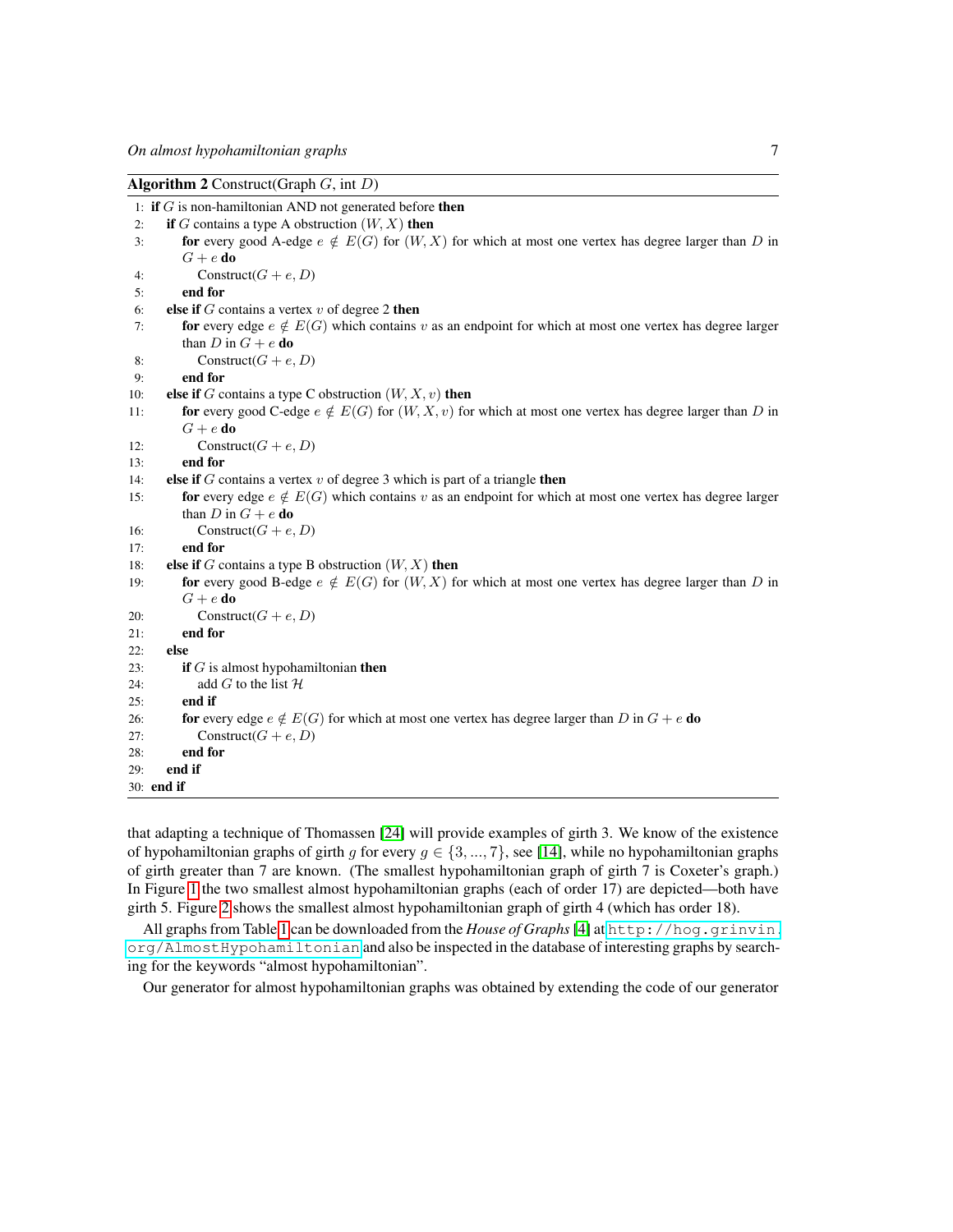<span id="page-7-0"></span>

| Order    | # alm hypoham. | $q \geq 4$ | $g\geq 5$ | $g \geq 6$ |
|----------|----------------|------------|-----------|------------|
| $0 - 16$ |                |            |           |            |
| 17       | 2(1)           | 2(1)       | 2(1)      |            |
| 18       | 2(1)           | 2(1)       | 1(1)      |            |
| 19       |                | 27(11)     | 4(4)      |            |
| 20       | 9              |            | 14(6)     |            |
| 21       | 7              | ?          | 27(18)    |            |
| 22       | 9              | ?          | 133 (86)  |            |
| 23       | 9              | ?          | 404 (161) |            |
| 24       | 9              | ?          | >68       |            |
| 25       | 9              | ?          |           |            |
| 26       |                | ?          |           |            |

<span id="page-7-1"></span>Table 1: The number of almost hypohamiltonian graphs. The columns with a header of the form  $g \geq k$  contain the number of almost hypohamiltonian graphs with girth at least k. In parentheses the number of almost hypohamiltonian graphs which have a cubic exceptional vertex are given.



<span id="page-7-2"></span>Figure 1: The almost hypohamiltonian graph of order 17 from [\[30\]](#page-17-1). Its exceptional vertex is  $w$ . By deleting the edge  $vw$ , we obtain the smallest almost hypohamiltonian graph both in terms of order and size.



Figure 2: The smallest almost hypohamiltonian graph of girth 4. It has 18 vertices. Its exceptional vertex is  $w$ .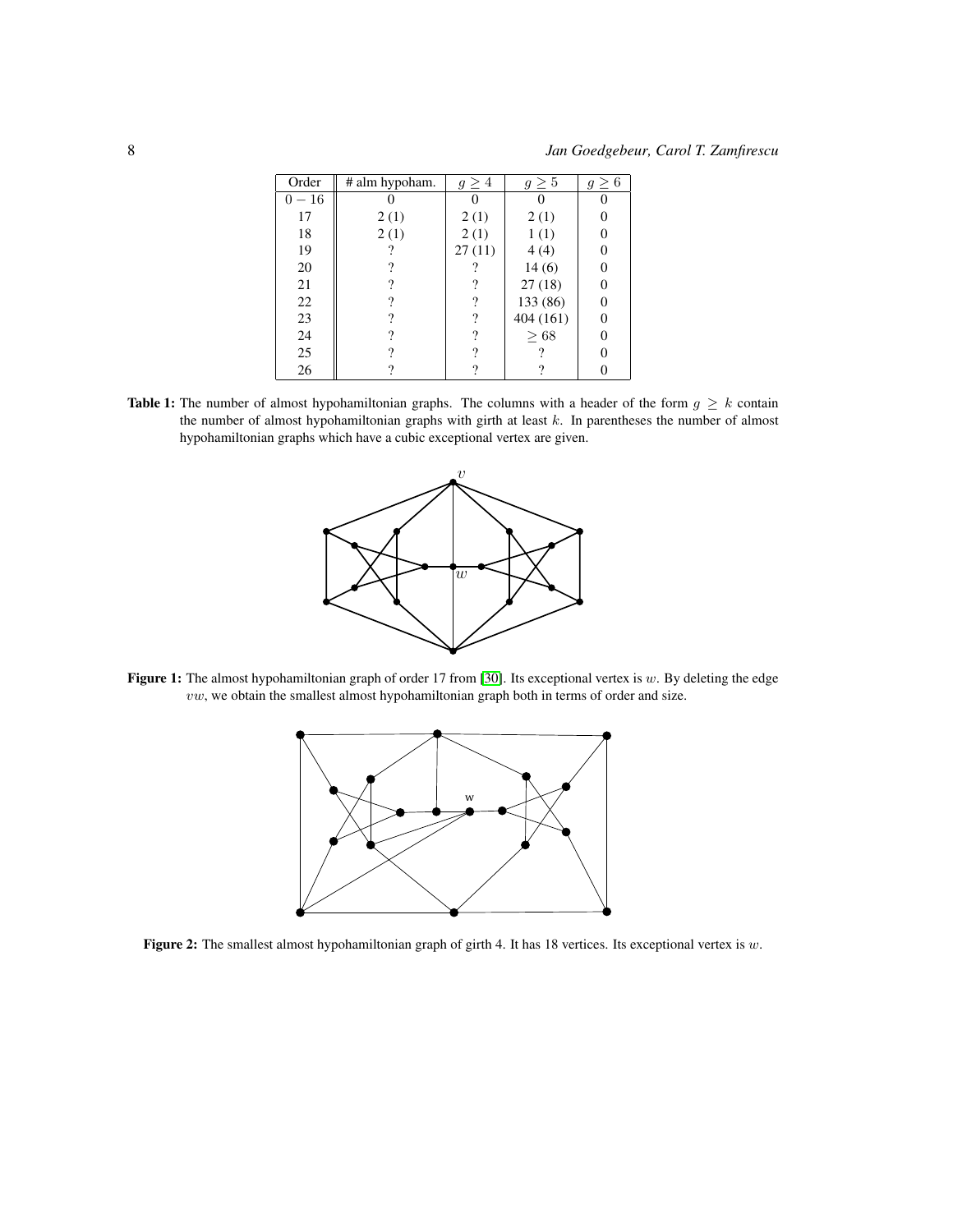for hypohamiltonian graphs from [\[14\]](#page-16-8). In that paper we describe how we extensively tested the correctness of our implementation. We also used multiple independent programs to test hamiltonicity and almost hypohamiltonicity—one of those programs was kindly provided to us by Gunnar Brinkmann—and in each case the results were in complete agreement. Furthermore, the source code of our new generator can be downloaded and inspected at [\[13\]](#page-16-10).

### <span id="page-8-0"></span>*2.3 The cubic case*

The algorithm described in Section [2.1](#page-2-1) can also be used to only generate cubic almost hypohamiltonian graphs, but it is much more efficient to use a generator for cubic graphs and test which graphs are almost hypohamiltonian as a filter.

We used the program *snarkhunter* [\[7,](#page-16-11) [5\]](#page-15-2) to generate all cubic graphs with girth at least 4 up to 32 vertices and tested them for almost hypohamiltonicity. (Note that by Lemma [5](#page-4-0) cubic almost hypohamiltonian graphs must have girth at least 4.) The results are presented in Table [2.](#page-9-0) The smallest cubic almost hypohamiltonian graphs of girth 4 and 5 are shown in Figure [3.](#page-8-1)

We also used the complete lists of snarks from [\[6\]](#page-16-12) to determine all almost hypohamiltonian snarks up to 36 vertices. A *snark* is a cyclically 4-edge-connected cubic graph with girth at least 5 which is not 3-edge-colourable. The number of almost hypohamiltonian snarks is listed in the last column of Table [2.](#page-9-0) The sudden increase at 34 vertices is striking and also occurs for hypohamiltonian snarks as described in [\[6\]](#page-16-12).

<span id="page-8-1"></span>

Figure 3: The left-hand figure depicts one of the ten smallest cubic almost hypohamiltonian graphs of girth 5. It has 26 vertices. The right-hand figure shows one of the four smallest cubic almost hypohamiltonian graphs of girth 4. It has 28 vertices. In both figures the exceptional vertex is labelled  $w$ .

All almost hypohamiltonian graphs from Table [2](#page-9-0) can be downloaded from the *House of Graphs* [\[4\]](#page-15-1) at <http://hog.grinvin.org/AlmostHypohamiltonian> and also be inspected in the database of interesting graphs by searching for the keywords "almost hypohamiltonian".

Using *snarkhunter* we also verified that there are no cubic almost hypohamiltonian graphs with girth 6 up to at least 36 vertices.

By combining the results from Table [2](#page-9-0) with the results on non-hamiltonian cubic graphs from [\[14\]](#page-16-8) we obtain the following bounds for cubic almost hypohamiltonian graphs.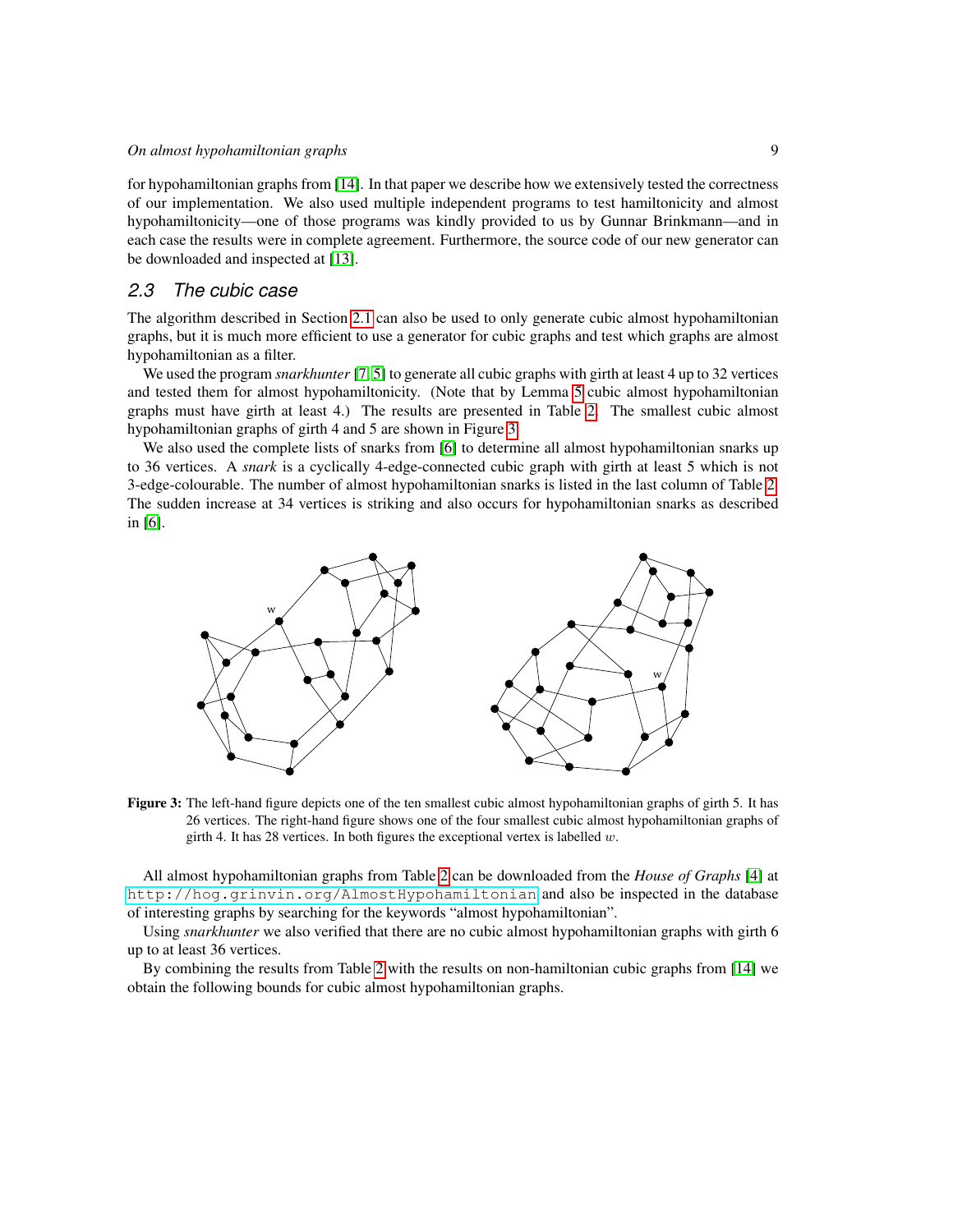Theorem 8. *Let* c<sup>g</sup> *denote the order of the smallest cubic almost hypohamiltonian graph with girth* g*. We have*

 $c_4 = 28$ ,  $c_5 = 26$ ,  $c_6 \ge 38$ ,  $c_7 \ge 44$ ,  $c_8 \ge 50$ , and  $c_9 \ge 66$ .

In comparison, if we denote by  $c'_g$  the order of the smallest cubic hypohamiltonian graph with girth g, we have the following. (See [\[14\]](#page-16-8) for more details.)

 $c'_4 = 24$ ,  $c'_5 = 10$ ,  $c'_6 = c'_7 = 28$ ,  $c'_8 \ge 50$ , and  $c'_9 \ge 66$ .

<span id="page-9-0"></span>

| Order |                   | Non-ham.       | Alm.     | Alm. hypo.     | Alm. hypo.        | Alm. hypo. |
|-------|-------------------|----------------|----------|----------------|-------------------|------------|
|       | $g \geq 4$        | and $g \geq 4$ | hypo.    | and $g \geq 5$ | and $g \geq 6$    | snark      |
| 6     |                   | 0              | $\Omega$ | 0              | $\mathbf{\Omega}$ |            |
| 8     |                   | 0              | 0        |                |                   |            |
| 10    |                   |                | 0        |                |                   |            |
| 12    | 22                | 0              | $\Omega$ |                |                   |            |
| 14    | 110               | 2              | $\Omega$ |                | 0                 |            |
| 16    | 792               | 8              | $\theta$ |                |                   |            |
| 18    | 7805              | 59             | $\theta$ |                |                   |            |
| 20    | 97 546            | 425            | $\theta$ |                |                   |            |
| 22    | 1 435 720         | 3 8 6 2        | $\theta$ |                | 0                 |            |
| 24    | 23 780 814        | 41 29 3        | $\Omega$ |                | 0                 |            |
| 26    | 432 757 568       | 518 159        | 10       | 10             | 0                 | 10         |
| 28    | 8 542 471 494     | 7 398 734      | 6        | 2              | 0                 |            |
| 30    | 181 492 137 812   | 117 963 348    | 25       | 12             | 0                 | 11         |
| 32    | 4 127 077 143 862 | 2 069 516 990  | 74       | 4              | 0                 |            |
| 34    |                   |                | റ        | റ              | 9                 | 6 2 5 3    |
| 36    |                   | 9              | 9        | າ              | ?                 | 2 2 4 3    |

Table 2: Counts of almost hypohamiltonian graphs among cubic graphs. g stands for girth. Note that due to Lemma [5,](#page-4-0) the girth of a cubic almost hypohamiltonian graph is at least 4. The last column denotes the number of almost hypohamiltonian snarks.

Steffen [\[22\]](#page-16-6) showed that cubic hypohamiltonian graphs with chromatic index 4 are bicritical, while Nedela and Škoviera [\[20\]](#page-16-13) proved that cubic bicritical graphs are necessarily cyclically 4-edge-connected and have girth at least 5. Thus, cubic hypohamiltonian graphs with chromatic index 4 are snarks. (Not every cubic hypohamiltonian graph is a snark, since planar cubic hypohamiltonian graphs exist, as shown by Thomassen [\[27\]](#page-17-3), and the Four Colour Theorem is equivalent to the statement that no snark is pla-nar.) As Nedela and Škoviera [\[20\]](#page-16-13) observe, since removing a single vertex from a cubic graph with no 3-edge-colouring cannot yield a 3-edge-colourable graph, hypohamiltonian snarks lie on the border between cubic graphs that are 3-edge-colourable and those that are not. The same holds in fact for almost hypohamiltonian snarks, as well: complementing a result of Steffen [\[22\]](#page-16-6) and using his proof idea, one can show the following.

#### Proposition 9. *Every almost hypohamiltonian snark is bicritical.*

Thus, by the aforementioned result of Nedela and Škoviera [\[20\]](#page-16-13), we obtain that each almost hypohamiltonian cubic graph with chromatic index 4 has girth at least 5 and cyclic edge-connectivity at least 4, and thus is a snark.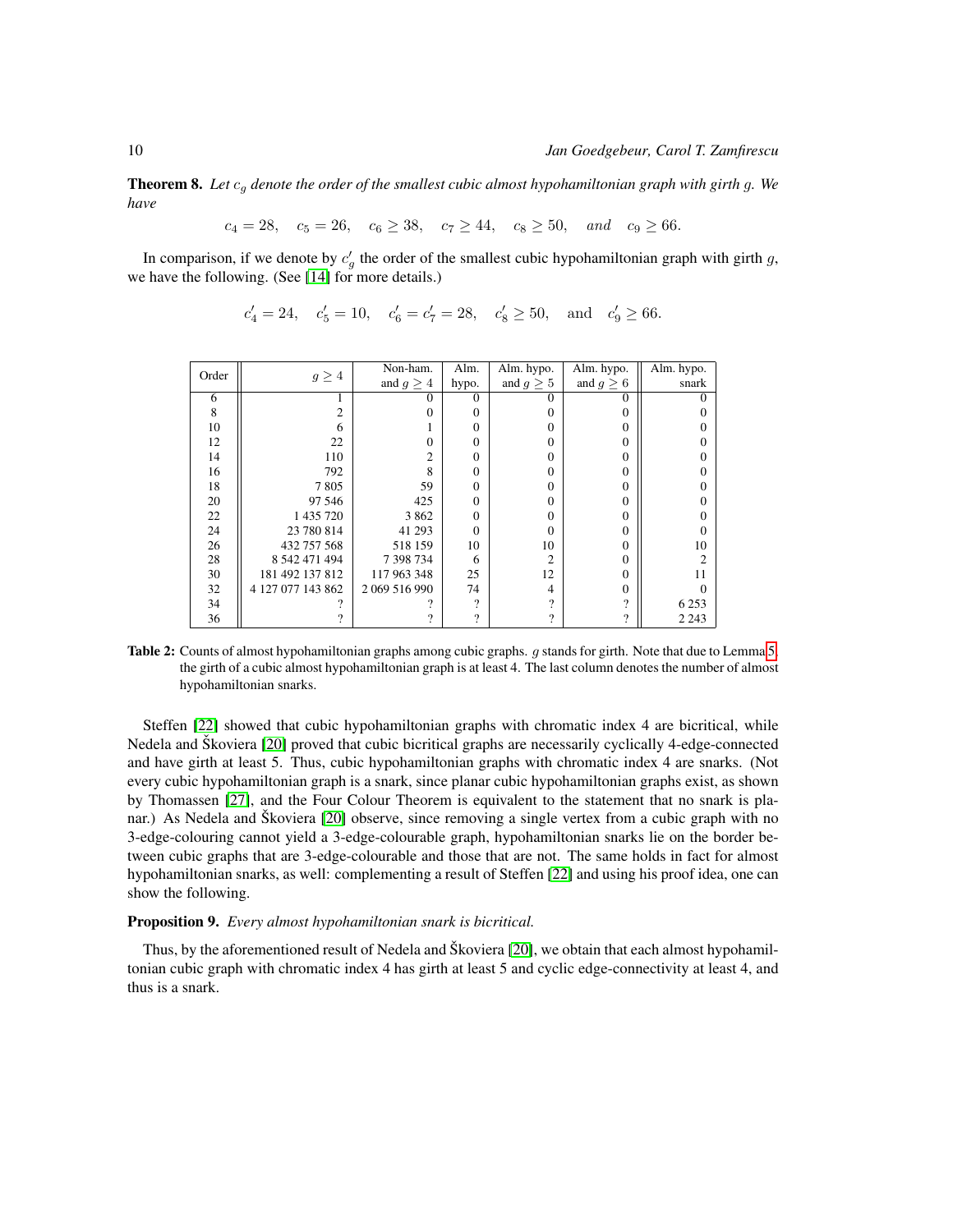### <span id="page-10-0"></span>*2.4 The planar case*

Until recently, the smallest known planar almost hypohamiltonian graph had order 39, see [\[30\]](#page-17-1). [\[30,](#page-17-1) Problem 3] and [\[31,](#page-17-10) Problem 6] ask for the smallest order of a planar almost hypohamiltonian graph, and the smallest number  $n_0$  such that there exists a planar almost hypohamiltonian graph of order n for every  $n \geq n_0$ . Although we are not able to fully settle these questions, we can report progress on both the lower and upper bounds of the order of the smallest planar almost hypohamiltonian graph, as well as an improvement of  $n_0$ .

We shall strengthen the second author's [\[30,](#page-17-1) Theorem 1] and [\[30,](#page-17-1) Theorem 4]. Although Wiener recently has shown [\[29\]](#page-17-6) the existence of a planar almost hypohamiltonian graph of order 31 (which constitutes the currently best upper bound for the order of the smallest planar almost hypohamiltonian graph), the planar almost hypohamiltonian graphs we will construct in Theorem [16—](#page-12-0)the smallest among them has 36 vertices—have a cubic exceptional vertex, while the exceptional vertex in Wiener's 31-vertex graph has degree 4. Cubic exceptional vertices are of particular interest due to the fact that we can combine two almost hypohamiltonian graphs, each having a cubic exceptional vertex, into a hypohamiltonian graph, see [\[30,](#page-17-1) Theorem 3]—no method is known to do this if the exceptional vertex is non-cubic.

Let us first focus on the lower bound for the order of the smallest planar almost hypohamiltonian graph. Since the algorithm for generating all almost hypohamiltonian graphs presented in Section [2.1](#page-2-1) only adds edges and never removes any vertices or edges, all graphs obtained by the algorithm from a non-planar graph will remain non-planar. So in case we only want to generate planar almost hypohamiltonian graphs, we can prune the construction when a non-planar graph is constructed. We used Boyer and Myrvold's algorithm [\[3\]](#page-15-3) to test if a graph is planar.

Following this approach, we showed that the smallest planar almost hypohamiltonian graph has at least 22 vertices and that the smallest planar almost hypohamiltonian graph of girth 4 must have at least 26 vertices. For girth 5 it turned out to be more efficient to use the program *plantri* [\[8\]](#page-16-14) instead. Using *plantri* we generated all planar 3-connected graphs with girth 5 up to 48 vertices and tested them for almost hypohamiltonicity. This yielded the following results.

<span id="page-10-1"></span>Theorem 10. *The smallest planar almost hypohamiltonian graph with girth* 5 *has* 44 *vertices. There is exactly one such graph of that order and it is shown in Figure [4.](#page-11-0) There are exactly* 42 *planar almost hypohamiltonian graphs with girth* 5 *on* 47 *vertices. These are the only planar almost hypohamiltonian graphs with girth* 5 *up to* 48 *vertices.*

The graphs from Theorem [10](#page-10-1) can be downloaded from the database of interesting graphs at the *House of Graphs* [\[4\]](#page-15-1) by searching for the keywords "planar almost hypohamiltonian".

In summary, we have the following lower bounds.

**Corollary 11.** Let  $\bar{h}$  ( $\bar{h}_g$ ) denote the order of the smallest planar almost hypohamiltonian graph (of *girth* g*). We have*

$$
\bar{h} \ge 22, \quad \bar{h}_4 \ge 26, \quad and \quad \bar{h}_5 = 44.
$$

Wiener [\[29\]](#page-17-6) showed that there exists a planar almost hypohamiltonian graph of order 31 and girth 4, so  $\bar{h} \leq \bar{h}_4 \leq 31$ . (No planar almost hypohamiltonian graph of girth 3 is known. Adapting a technique of Thomassen [\[24\]](#page-17-11) could provide examples of girth 3, as mentioned earlier.) In comparison, if we denote by  $\bar{h}'$  ( $\bar{h}'_g$ ) the order of the smallest planar hypohamiltonian graph (of girth g), we have the following—more details can be found in [\[14\]](#page-16-8) and, for the girth 3 case, in [\[34\]](#page-17-5).

$$
23 \le \bar{h}' \le 40, \quad 23 \le \bar{h}'_3 \le 216, \quad 27 \le \bar{h}'_4 \le 40, \quad \text{and} \quad \bar{h}'_5 = 45.
$$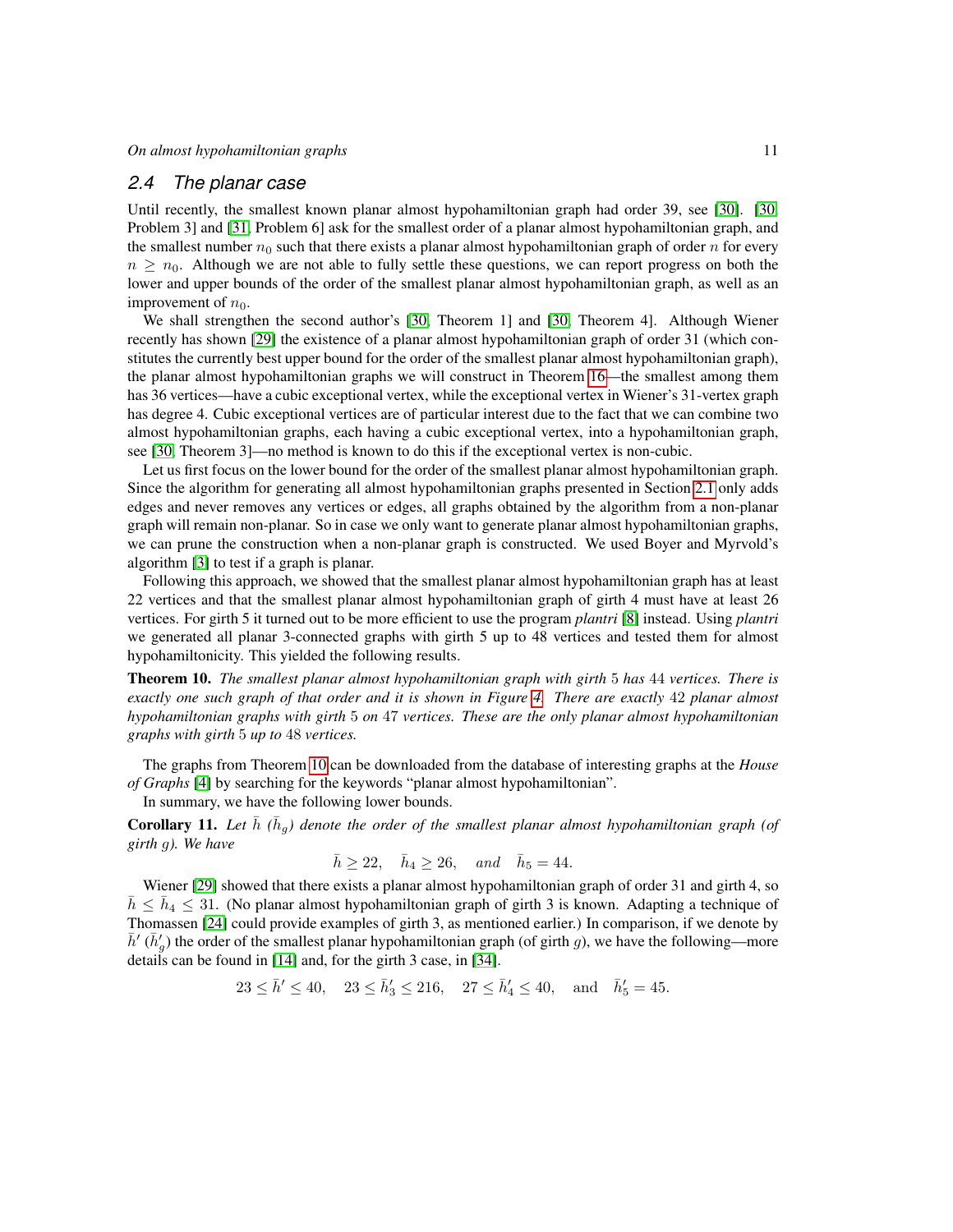<span id="page-11-0"></span>

Figure 4: The smallest planar almost hypohamiltonian graph of girth 5. It has 44 vertices. Its exceptional vertex is  $w$ .

We now prepare for showing that there exists a planar almost hypohamiltonian graph of order 36 whose exceptional vertex is cubic, as well as improving  $n_0$  (defined in the first paragraph of this subsection) from 76 (see [\[30\]](#page-17-1)) to 73. Let G be a graph containing a 4-cycle  $v_1v_2v_3v_4 = C$ . We denote by Th $(G_C)$  the graph obtained from G by deleting the edges  $v_1v_2$  and  $v_3v_4$  and adding a 4-cycle  $v'_1v'_2v'_3v'_4$  disjoint from G, and the edges  $v_i v'_i$ ,  $1 \le i \le 4$ , to G. (The operation Th was introduced by Thomassen [\[27\]](#page-17-3) to show that there exist infinitely many planar cubic hypohamiltonian graphs.) The statement of Lemma [12](#page-11-1) is a slight modification of a claim of Thomassen, see [\[27\]](#page-17-3); we skip its proof.

<span id="page-11-1"></span>Lemma 12 (Thomassen [\[27\]](#page-17-3)). *Let* G *be a plane non-hamiltonian graph containing a quadrilateral face bounded by the cycle C. Then*  $\mathrm{Th}(G_C)$  *is planar and non-hamiltonian.* 

In a plane graph, we call a face *cubic* if all of its vertices are cubic. In [\[27\]](#page-17-3), Thomassen also showed that given a plane hypohamiltonian graph  $G$  which contains a cubic quadrilateral face bounded by the cycle C, we have that  $\text{Th}(G_C)$  is a planar hypohamiltonian graph, as well. We require a modified version of Thomassen's result.

<span id="page-11-2"></span>Lemma 13 (Zamfirescu [\[30\]](#page-17-1)). *Let* G *be a plane almost hypohamiltonian graph with exceptional vertex* w*, and let* G *contain a cubic quadrilateral face bounded by the cycle* C *such that*  $w \notin V(C)$ *. Then*  $\text{Th}(G_C)$ *is a planar almost hypohamiltonian graph, as well.*

Consider graphs G and H, and the cubic vertices  $x \in V(G)$  and  $y \in V(H)$ . Denote by  $G_x H_y$  one of the graphs obtained from  $G - x$  and  $H - y$  by identifying the vertices in  $N(x)$  with those in  $N(y)$ using a bijection (so  $G_xH_y$  has  $|V(G)| + |V(H)| - 5$  vertices). Thomassen [\[23\]](#page-17-8) showed that if G and H are hypohamiltonian, then  $G_xH_y$  is hypohamiltonian, as well. Note that if G is hypohamiltonian, then G contains no triangle with a cubic vertex (as shown by Collier and Schmeichel [\[11,](#page-16-9) p. 196]). We will need the following lemma.

<span id="page-11-3"></span>Lemma 14 (Zamfirescu [\[30\]](#page-17-1)). *Let* G *be an almost hypohamiltonian graph which contains a cubic vertex* x *different from the exceptional vertex* w *of* G*, and* H *a hypohamiltonian graph which contains a cubic vertex* y. Then  $G_xH_y$  *is an almost hypohamiltonian graph with exceptional vertex w. If* G *and* H *are planar, then so is*  $G_xH_y$ .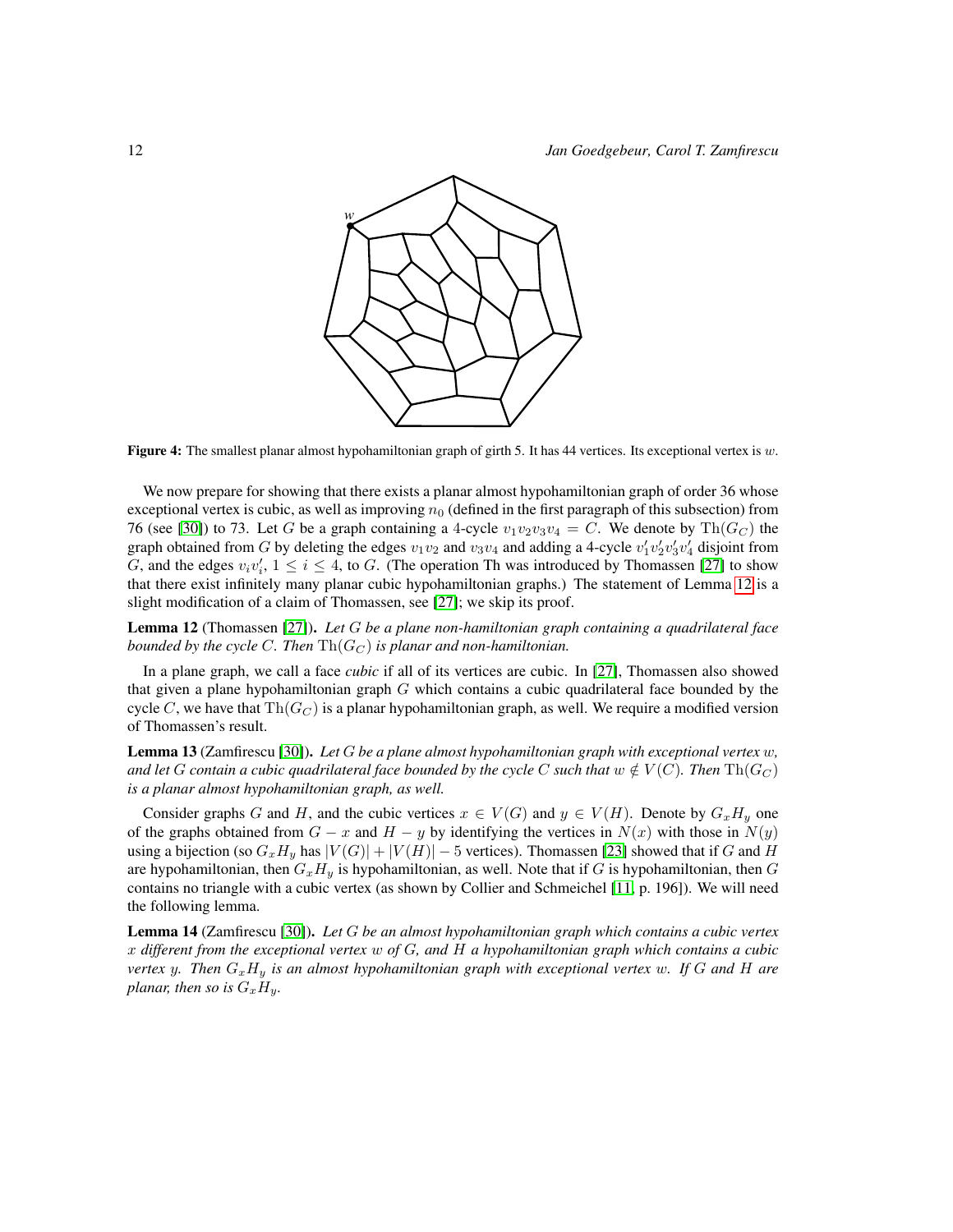#### *On almost hypohamiltonian graphs* 13

A further ingredient is the following result of Grinberg.

**Theorem 15** (Grinberg's Criterion [\[15\]](#page-16-15)). *Given a plane graph with a hamiltonian cycle*  $\mathfrak h$  *and exactly*  $f_i$  $(f'_{i})$  *i-gons inside (outside) of h, we have* 

$$
\sum_{i\geq 3} (i-2)(f_i - f'_i) = 0.
$$
 (†)

<span id="page-12-0"></span>Theorem 16. *There exists a planar almost hypohamiltonian graph of order* n *and with cubic exceptional vertex for (i)*  $n = 36 + 4k$ ,  $k > 0$ *, and (ii) every*  $n > 73$ *.* 

**Proof:** (i) We first show that the graph  $G$  from Figure [5](#page-12-1) is almost hypohamiltonian. By Grinberg's Criterion,  $G$  is non-hamiltonian, since all faces of  $G$  are pentagons with exactly one exception, which is a quadrilateral—now the left-hand side of (†) cannot vanish.  $G - w$  is non-hamiltonian, as well: denote by  $Q = a'b'c'd'$  the quadrilateral in G such that  $a'$  is the cubic vertex of Q, and let w be the exceptional vertex of  $G$ , as shown in Figure [5](#page-12-1) (left-hand side). Assume that there exists a hamiltonian cycle  $\mathfrak h$  in  $G - w$ . By Grinberg's Criterion, in  $G - w$ , Q and the 9-gon N must lie on the same side of h. But this is impossible, as  $a' \in V(\mathfrak{h})$  and thus, Q and N lie on different sides of  $\mathfrak{h}$ . Hence,  $G-w$  is non-hamiltonian.

<span id="page-12-1"></span>

Figure 5:  $G$  and  $G'$  (left-hand side and right-hand side, respectively), two planar almost hypohamiltonian graphs used in the proof of Theorem [16.](#page-12-0) Their respective cubic exceptional vertices are labelled  $w$ .

We skip the straightforward verification that for every vertex  $v \neq w$ , the graph  $G - v$  is hamiltonian. Thus, we have shown that there exists a planar almost hypohamiltonian graph of order 36 whose excep-tional vertex is cubic. Note that we cannot apply Lemma [13](#page-11-2) to G since  $a'b'c'd'$  is not a cubic quadrilateral, thus we require the following claim.

<span id="page-12-2"></span>Claim 17. The graph G' from Figure [5](#page-12-1) (right-hand side) is planar and almost hypohamiltonian with *exceptional vertex* w*.*

*Proof of the Claim.* Since  $G' = Th(G_Q)$ , by Lemma [12](#page-11-1) the graph  $G'$  is planar and non-hamiltonian. Let h be a hamiltonian cycle in  $G' - w$ . Certainly,  $aa'd' \subset \mathfrak{h}$ . If  $dd' \in E(\mathfrak{h})$ , then  $b'baa'd'dc' \subset \mathfrak{h}$ ,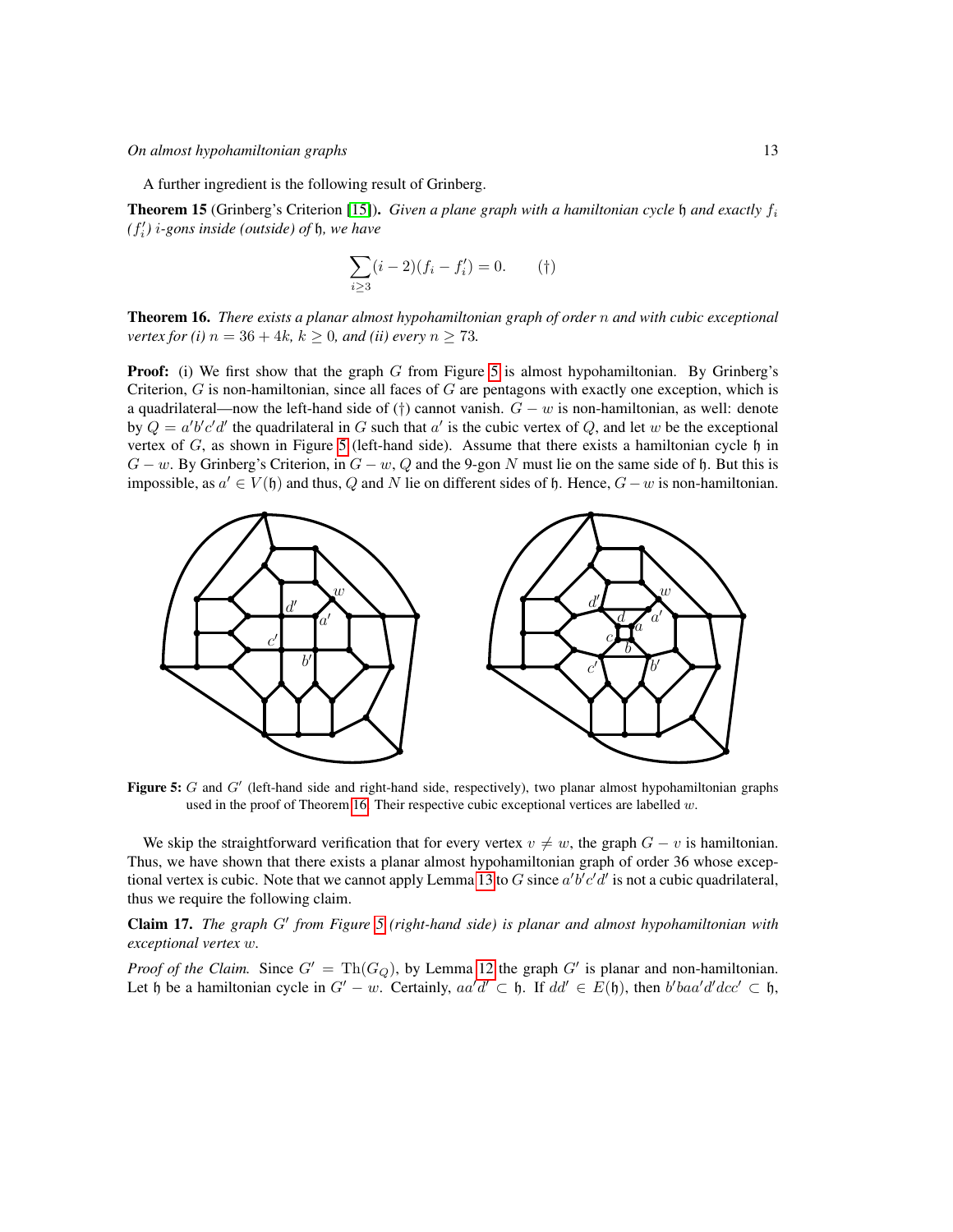which replaced with  $b'a'd'c'$  gives a hamiltonian cycle in  $G - w$ , a contradiction, so  $dd' \notin E(\mathfrak{h})$ . Hence  $a'adcbb' \subset \mathfrak{h}$ , which replaced with  $a'b'$  gives a hamiltonian cycle in  $G - w$ , once more a contradiction.

It is quickly verified that there exists a hamiltonian cycle h in  $G - a'$  containing the path b'c'd'. Deleting from h the edge c'd' we obtain the path p in G'. Now p∪d' dabcc' is a hamiltonian cycle in  $G'-a'$ . Finding hamiltonian cycles in  $G' - b'$ ,  $G' - c'$ , and  $G' - d'$  works in a similar (and in fact even simpler) fashion.  $\mathfrak{p} \cup d'a'adcc'b'$  is a hamiltonian cycle in  $G'-b$ , and  $\mathfrak{p} \cup d'a'abcc'b'$  is a hamiltonian cycle in  $G'-d$ . It is easy to see that there exists a hamiltonian cycle  $\mathfrak{h}'$  in  $G - d'$  containing the edge  $b'a'$ . Deleting this edge from  $\mathfrak{h}'$  we obtain the path  $\mathfrak{p}'$  in G'. Now  $\mathfrak{p}' \cup b'bcdd'a'$  is a hamiltonian cycle in  $G'-a$ , and  $\mathfrak{p}' \cup b'badd'a'$ is a hamiltonian cycle in  $G' - c$ .

It remains to show that  $G'-v'$  is hamiltonian for every  $v' \in V(G') \setminus \{w, a, a', b, b', c, c', d, d'\}$ . Let v be the vertex in G corresponding to v' in G'. Let  $\mathfrak{h}''$  be a hamiltonian cycle in  $G-v$ . If  $a'b' \in E(\mathfrak{h}'')$ , replace  $a'b'$  with  $a'adcbb'$ . If  $a'b' \notin E(\mathfrak{h}'')$ , then necessarily  $a'd' \in E(\mathfrak{h}'')$ , which we replace with  $a'abcd d'$ . In both cases we have obtained a hamiltonian cycle in  $G' - v'$ , which finishes the proof of Claim [17.](#page-12-2)

Using Claim [17](#page-12-2) and iterating Lemma [13](#page-11-2) ad infinitum, the proof of (i) is complete.

(ii) In [\[18\]](#page-16-1), it was shown that for every  $n \ge 42$  there exists a planar hypohamiltonian graph of order n, which we will call  $H^n$ . For arbitrary but fixed  $n \geq 42$ , let  $x \in V(H^n)$  be cubic (Thomassen showed that every planar hypohamiltonian graph contains a cubic vertex [\[26\]](#page-17-0)), and let  $y \in V(G)$  be cubic, where G is the graph shown in Figure [5](#page-12-1) (left-hand side). Applying Lemma [14,](#page-11-3) we obtain that  $H_x^nG_y$  is an almost hypohamiltonian graph with a cubic exceptional vertex.  $\Box$ 

By applying [\[30,](#page-17-1) Theorem 3], Theorem [16](#page-12-0) (i) yields an alternative proof of the fact that infinitely many planar hypohamiltonian graphs exist. (This was first shown by Thomassen [\[25\]](#page-17-2) in order to settle a question of Chvátal [\[10\]](#page-16-3).)

### <span id="page-13-0"></span>*2.5 The planar cubic case*

Using the program *plantri* [\[8\]](#page-16-14) we generated all planar cyclically 4-edge-connected cubic graphs with girth at least 4 up to 52 vertices and tested them for almost hypohamiltonicity. No such graphs were found, so we have (recall that, by Lemma [4,](#page-3-1) almost hypohamiltonian graphs are cyclically 4-edge-connected):

Theorem 18. *The smallest planar cubic almost hypohamiltonian graph has at least* 54 *vertices.*

With *plantri* we also generated all planar cyclically 4-edge-connected cubic graphs with girth 5 up to 78 vertices. This yielded the following results. These results were independently obtained by McKay (private communication) but were not published.

<span id="page-13-1"></span>Theorem 19. *The smallest planar cubic almost hypohamiltonian graph of girth* 5 *has* 68 *vertices. There are exactly three such graphs of that order and they are shown in Figure [6.](#page-14-1) There are exactly* 81 *planar cubic almost hypohamiltonian graphs with girth* 5 *on* 74 *vertices. These are the only planar cubic almost hypohamiltonian graphs with girth* 5 *up to at least* 78 *vertices.*

The graphs from Theorem [19](#page-13-1) can be downloaded from the database of interesting graphs at the *House of Graphs* [\[4\]](#page-15-1) by searching for the keywords "planar cubic almost hypohamiltonian".

The smallest planar cubic hypohamiltonian graph of girth 5 has order 76, as proven by McKay [\[19\]](#page-16-7). In [\[14\]](#page-16-8), we showed that there exists exactly one such graph of order 78. Interestingly, McKay's three extremal graphs of order 76 have trivial automorphism group, whereas our 78-vertex example has  $D_{3h}$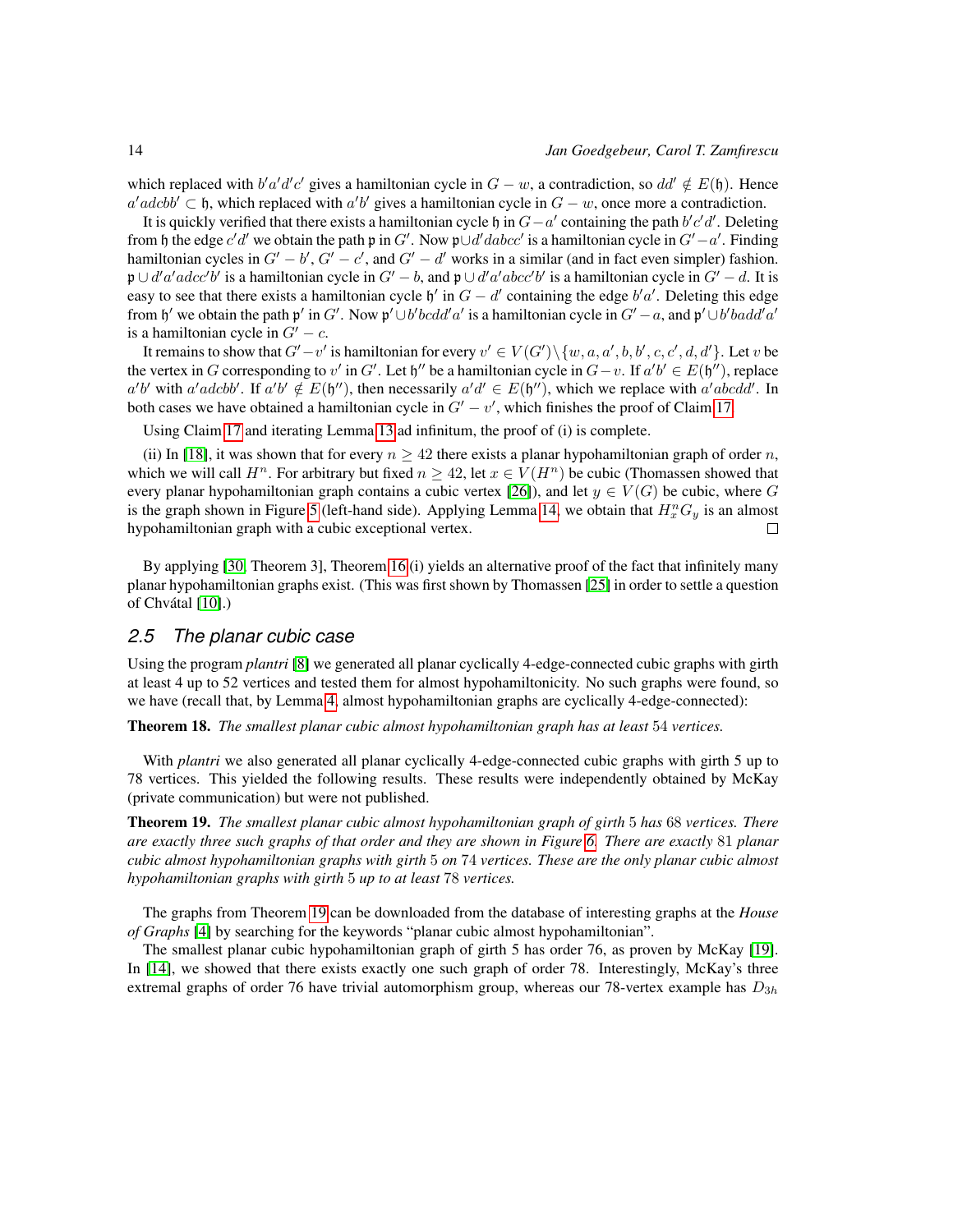*On almost hypohamiltonian graphs* 15

<span id="page-14-1"></span>

Figure 6: All three smallest planar cubic almost hypohamiltonian graphs of girth 5. Each has 68 vertices. In each figure the exceptional vertex is labelled  $w$ .

symmetry (as an abstract group, this is the dihedral group of order 12). Furthermore, it is noteworthy that despite the fact that the smallest almost hypohamiltonian graph is significantly larger than the smallest hypohamiltonian graph (17 versus 10 vertices), in the planar and planar cubic case, the current bounds strongly indicate that the roles are reversed.

# <span id="page-14-0"></span>3 On longest paths and longest cycles

In this section we present an application of our results on almost hypohamiltonian graphs. Motivated by Gallai's classical problem whether in every connected graph there is a vertex lying on all longest paths [\[12\]](#page-16-5), T. Zamfirescu [\[35\]](#page-17-12) introduced and studied the following numbers: denote with  $C_k^j\left(P_k^j\right)$  the smallest order of a k-connected graph in which any j vertices are avoided by some longest cycle (longest path).  $\overline{C}_k^j$  $\overline{P}_k^j$  and  $\overline{P}_k^j$  denote the respective numbers for the planar case. A survey of related results is given in [\[21\]](#page-16-16)—we restrict ourselves here to giving only the following tabular overview.

| i, k                  |    |    | $1,1$ $1,2$ $1,3$ $2,1$         |     |       | 2.3  |
|-----------------------|----|----|---------------------------------|-----|-------|------|
|                       |    | 10 | $\frac{10}{26}$ $\frac{10}{36}$ |     |       | 75   |
| $\frac{P_k^j}{C_k^j}$ | 12 |    |                                 | 93  | 270   | 270  |
|                       | 6  | 15 | $40\,$                          |     | 9 135 | 2345 |
| $\overline{P}_k^j$    |    | 32 | 156                             | 308 | 914   | 9246 |

**Table 3:** Upper bounds for  $C_k^j$ ,  $P_k^j$ ,  $\overline{C}_k^j$ ,  $\overline{P}_k^j$ , where  $k \in \{1,2,3\}$  and  $j \in \{1,2\}$ . Underlined entries are optimal. Entries in bold are proven in this article.

By using an insertion technique of T. Zamfirescu [\[35\]](#page-17-12) and the 36-vertex planar almost hypohamiltonian graph which has a cubic exceptional vertex given in Section [2.4](#page-10-0) (and found independently by Wiener [\[29\]](#page-17-6)), Wiener [\[29\]](#page-17-6) improved the upper bound for the smallest planar hypotraceable graph from 154 (proven in [\[18\]](#page-16-1)) to 138. Using the same approach, we can prove the following.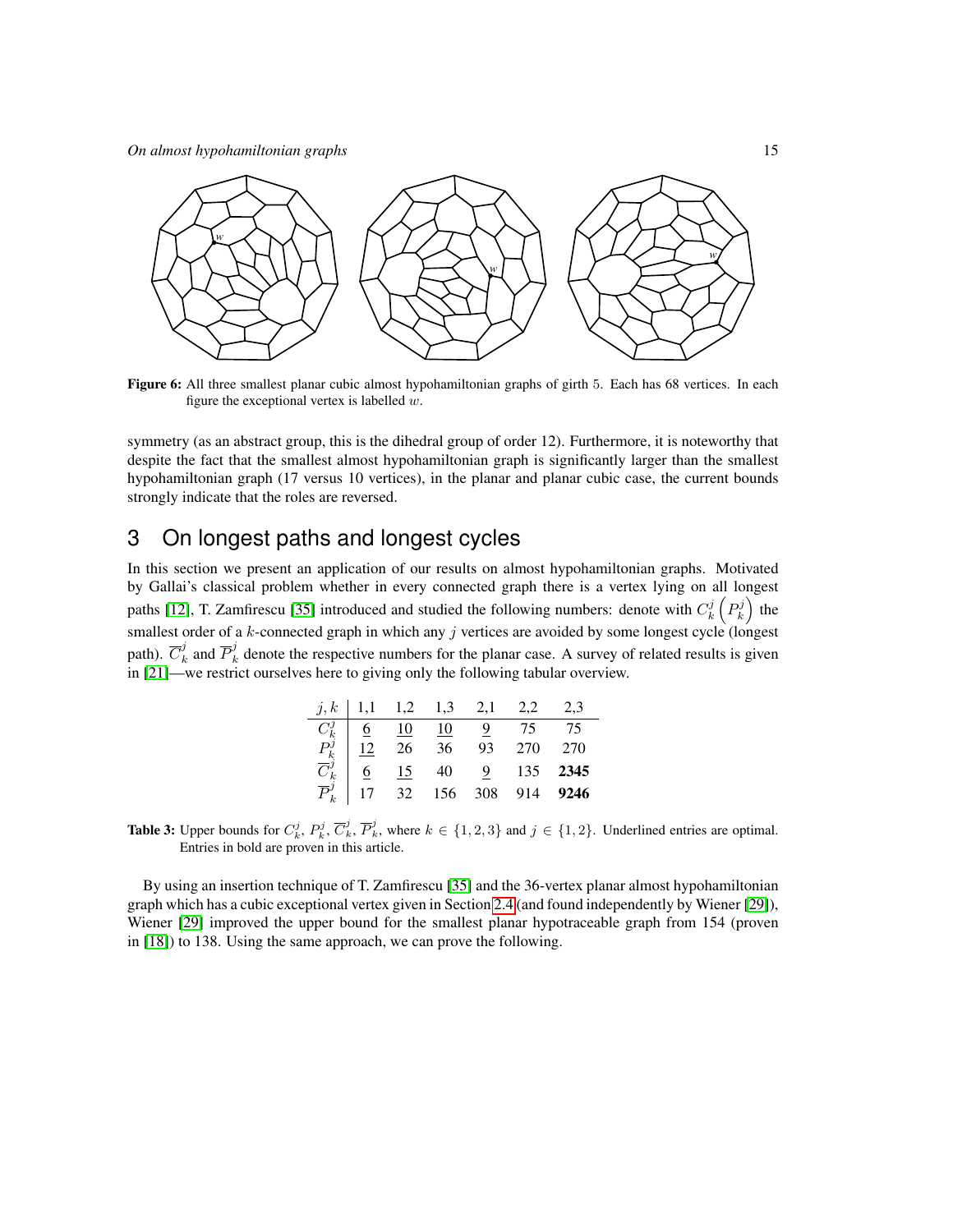**Theorem 20.** We have  $\overline{C}_3^2 \le 2345$  and  $\overline{P}_3^2 \le 9246$ .

*Proof.* Let G be the planar almost hypohamiltonian graph on 36 vertices which has a cubic exceptional vertex. For the first inequality, insert G into the 70-vertex planar cubic hypohamiltonian graph  $\Gamma$  constructed by Araya and Wiener in [\[2\]](#page-15-4). (Γ is the smallest known planar cubic hypohamiltonian graph.) This means that each vertex of  $\Gamma$  is replaced by G minus its exceptional vertex, i.e.: consider a vertex v in  $\Gamma$ and let w be the (cubic) exceptional vertex of G. We then consider the disjoint graphs  $\Gamma - v$  and  $G - w$ and join by adding three edges the vertices in  $N(v)$  and  $N(w)$ , through a bijection. This is done for all vertices of  $\Gamma$ . We denote the resulting graph by  $G'$ .

Araya and Wiener proved [\[2\]](#page-15-4) (using a computer) that every pair of edges in  $\Gamma$  is missed by a longest cycle. Combining this fact with the almost hypohamiltonicity of G and the hypohamiltonicity of  $\Gamma$ , we obtain that in  $G'$  any pair of vertices is avoided by a longest cycle. We do not lose this property if all edges originally belonging to  $\Gamma$  are contracted. By construction, the order of G' is  $(36 - 1) \cdot 70 = 2450$ . Since  $|E(\Gamma)| = 105$ , after contracting all edges originally belonging to  $\Gamma$ , we obtain  $\overline{C}_3^2 \le 2450 - 105 = 2345$ .

For the second inequality, consider the graph Γ from above and insert Γ into  $K_4$  to obtain H. Now insert G into H. Finally, contract all edges which originally belonged to H. Since  $|V(H)| = (70-1) \cdot 4 = 276$ and *H* is cubic, we have that  $|E(H)| = 414$ . Then  $\overline{P}_3^2 \le (36 - 1) \cdot 276 - 414 = 9246$ .

For a more detailed proof of the above bounds, replace in [\[2,](#page-15-4) Corollary 3.6] the 42-vertex planar hypohamiltonian graph with a 36-vertex planar almost hypohamiltonian graph. Observe that at no point the hamiltonicity of G minus the deleted vertex is used, so hypohamiltonian graphs and almost hypohamiltonian graphs with a cubic exceptional vertex are equally useful in this context.

### Acknowledgements

This work was carried out using the Stevin Supercomputer Infrastructure at Ghent University. We thank Gunnar Brinkmann for providing us with an independent program for testing almost hypohamiltonicity and Brendan McKay for his advice on *plantri*.

### **References**

- <span id="page-15-0"></span>[1] R. E. L. Aldred, B. D. McKay, and N. C. Wormald. Small hypohamiltonian graphs. *Journal of Combinatorial Mathematics and Combinatorial Computing*, 23:143–152, 1997.
- <span id="page-15-4"></span>[2] M. Araya and G. Wiener. On cubic planar hypohamiltonian and hypotraceable graphs. *The Electronic Journal of Combinatorics*, 18(1):1–11, 2011.
- <span id="page-15-3"></span>[3] J. M. Boyer and W. J. Myrvold. On the Cutting Edge: Simplified  $O(n)$  Planarity by Edge Addition. *Journal of Graph Algorithms and Applications*, 8(2):241–273, 2004.
- <span id="page-15-1"></span>[4] G. Brinkmann, K. Coolsaet, J. Goedgebeur, and H. Melot. House of Graphs: a database of interesting ´ graphs. *Discrete Applied Mathematics*, 161(1-2):311–314, 2013. Available at [http://hog.](http://hog.grinvin.org/) [grinvin.org/](http://hog.grinvin.org/).
- <span id="page-15-2"></span>[5] G. Brinkmann and J. Goedgebeur. Generation of cubic graphs and snarks with large girth. *Journal of Graph Theory*, 86(2):255–272, 2017.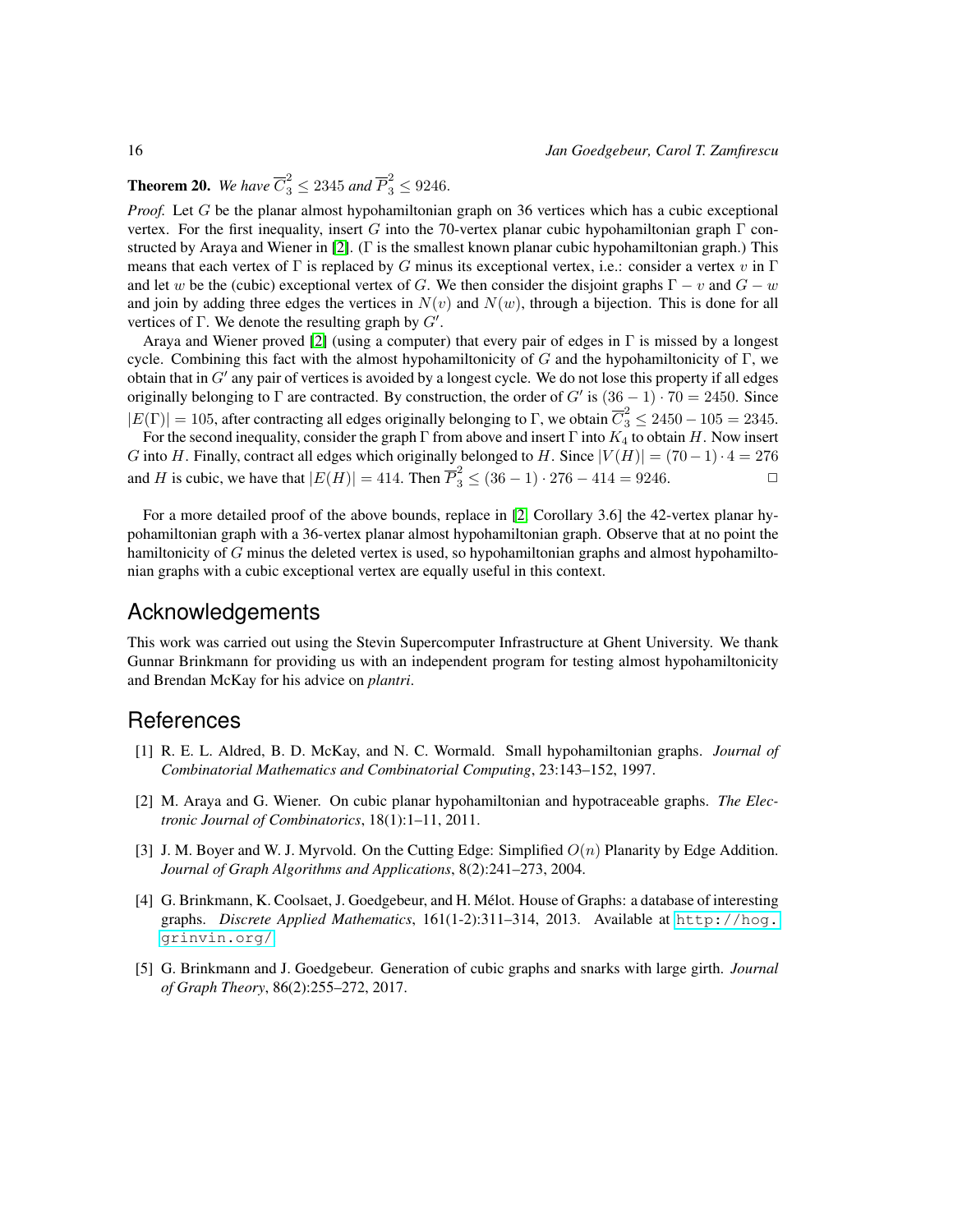- <span id="page-16-12"></span>[6] G. Brinkmann, J. Goedgebeur, J. Hägglund, and K. Markström. Generation and properties of snarks. *Journal of Combinatorial Theory, Series B*, 103(4):468–488, 2013.
- <span id="page-16-11"></span>[7] G. Brinkmann, J. Goedgebeur, and B. D. McKay. Generation of cubic graphs. *Discrete Mathematics and Theoretical Computer Science*, 13(2):69–80, 2011.
- <span id="page-16-14"></span>[8] G. Brinkmann and B. D. McKay. Fast generation of planar graphs. *MATCH Commun. Math. Comput. Chem.*, 58(2):323–357, 2007.
- <span id="page-16-2"></span>[9] G. Chartrand, S. F. Kapoor, and D. R. Lick. n-hamiltonian graphs. *Journal of Combinatorial Theory*, 9(3):308–312, 1970.
- <span id="page-16-3"></span>[10] V. Chvatal. Flip-flops in hypohamiltonian graphs. ´ *Canadian Mathematical Bulletin*, 16(1):33–41, 1973.
- <span id="page-16-9"></span>[11] J. B. Collier and E. F. Schmeichel. Systematic searches for hypohamiltonian graphs. *Networks*, 8:193–200, 1978.
- <span id="page-16-5"></span>[12] T. Gallai. Problem 4. In *Theory of Graphs, Proc. Tihany 1966 (eds.: P. Erdős and G. Katona)*, page 362. Academic Press, New York, 1968.
- <span id="page-16-10"></span>[13] J. Goedgebeur and C. T. Zamfirescu. Homepage of genhypohamiltonian: [http://caagt.](http://caagt.ugent.be/hypoham/) [ugent.be/hypoham/](http://caagt.ugent.be/hypoham/).
- <span id="page-16-8"></span>[14] J. Goedgebeur and C. T. Zamfirescu. Improved bounds for hypohamiltonian graphs. *Ars Mathematica Contemporanea*, 13(2):235–257, 2017.
- <span id="page-16-15"></span>[15] E. J. Grinberg. Plane homogeneous graphs of degree three without hamiltonian circuits (in Russian). *Latvian Math. Yearbook*, 4:51–58, 1968.
- <span id="page-16-4"></span>[16] B. Grünbaum. Vertices missed by longest paths or circuits. *Journal of Combinatorial Theory, Series A*, 17(1):31–38, 1974.
- <span id="page-16-0"></span>[17] D. A. Holton and J. Sheehan. The Petersen graph, chapter 7: Hypohamiltonian graphs, 1993.
- <span id="page-16-1"></span>[18] M. Jooyandeh, B. D. McKay, P. R. J. Östergård, V. H. Pettersson, and C. T. Zamfirescu. Planar hypohamiltonian graphs on 40 vertices. *Journal of Graph Theory*, 84(2):121–133, 2017.
- <span id="page-16-7"></span>[19] B. D. McKay. Hypohamiltonian planar cubic graphs with girth 5. *Journal of Graph Theory*, 85(1):7– 11, 2017.
- <span id="page-16-13"></span>[20] R. Nedela and M. Škoviera. Decompositions and reductions of snarks. *Journal of Graph Theory*, 22:253–279, 1996.
- <span id="page-16-16"></span>[21] A. Shabbir, C. T. Zamfirescu, and T. Zamfirescu. Intersecting longest paths and longest cycles: A survey. *Electronic Journal of Graph Theory and Applications*, 1(1):56–76, 2013.
- <span id="page-16-6"></span>[22] E. Steffen. Classifications and characterizations of snarks. *Discrete Mathematics*, 188:183–203, 1998.